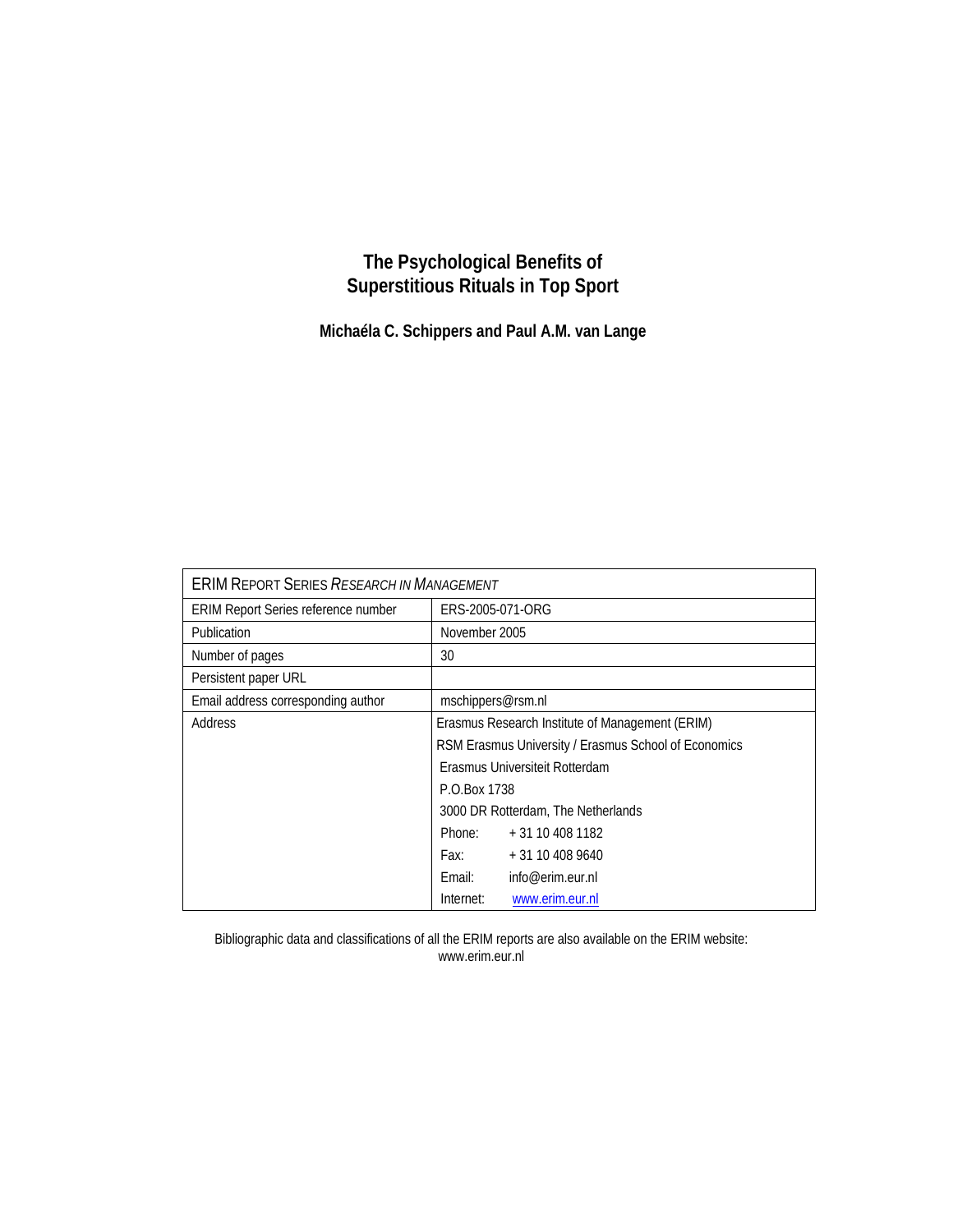# **E**RASMUS **R**ESEARCH **I**NSTITUTE OF **M**ANAGEMENT

# REPORT SERIES *RESEARCH IN MANAGEMENT*

| <b>ABSTRACT AND KEYWORDS</b> |                                                                                                                                                                                                                                                                                                                                                                                                                                                                                                                                                                                                                                                                                                                                                                                                                                                                                      |
|------------------------------|--------------------------------------------------------------------------------------------------------------------------------------------------------------------------------------------------------------------------------------------------------------------------------------------------------------------------------------------------------------------------------------------------------------------------------------------------------------------------------------------------------------------------------------------------------------------------------------------------------------------------------------------------------------------------------------------------------------------------------------------------------------------------------------------------------------------------------------------------------------------------------------|
| Abstract                     | The current research addresses the psychological benefits of superstitious rituals in top sport,<br>examining the circumstances under which top-class sportsmen are especially committed to<br>enacting rituals prior to a game (ritual commitment). Consistent with hypotheses, findings<br>revealed that ritual commitment is greater when (a) uncertainty is high rather than low, and (b)<br>the importance of the game is high rather than low. Complementary analyses revealed that the<br>state of psychological tension mediated both the effect of importance and uncertainty on ritual<br>commitment. Moreover, players with an external locus of control exhibited greater levels of ritual<br>commitment than players with an internal locus of control. The results are discussed in terms of<br>the tension-regulation function of superstitious rituals in top sport. |
| Free Keywords                | Superstition, Top Sport, Ritual Commitment, Psychological Tension, Locus of Control                                                                                                                                                                                                                                                                                                                                                                                                                                                                                                                                                                                                                                                                                                                                                                                                  |
| Availability                 | The ERIM Report Series is distributed through the following platforms:<br>Academic Repository at Erasmus University (DEAR), DEAR ERIM Series Portal<br>Social Science Research Network (SSRN), SSRN ERIM Series Webpage<br>Research Papers in Economics (REPEC), REPEC ERIM Series Webpage                                                                                                                                                                                                                                                                                                                                                                                                                                                                                                                                                                                           |
| Classifications              | The electronic versions of the papers in the ERIM report Series contain bibliographic metadata<br>by the following classification systems:<br>Library of Congress Classification, (LCC) LCC Webpage<br>Journal of Economic Literature, (JEL), JEL Webpage<br>ACM Computing Classification System CCS Webpage<br>Inspec Classification scheme (ICS), ICS Webpage                                                                                                                                                                                                                                                                                                                                                                                                                                                                                                                      |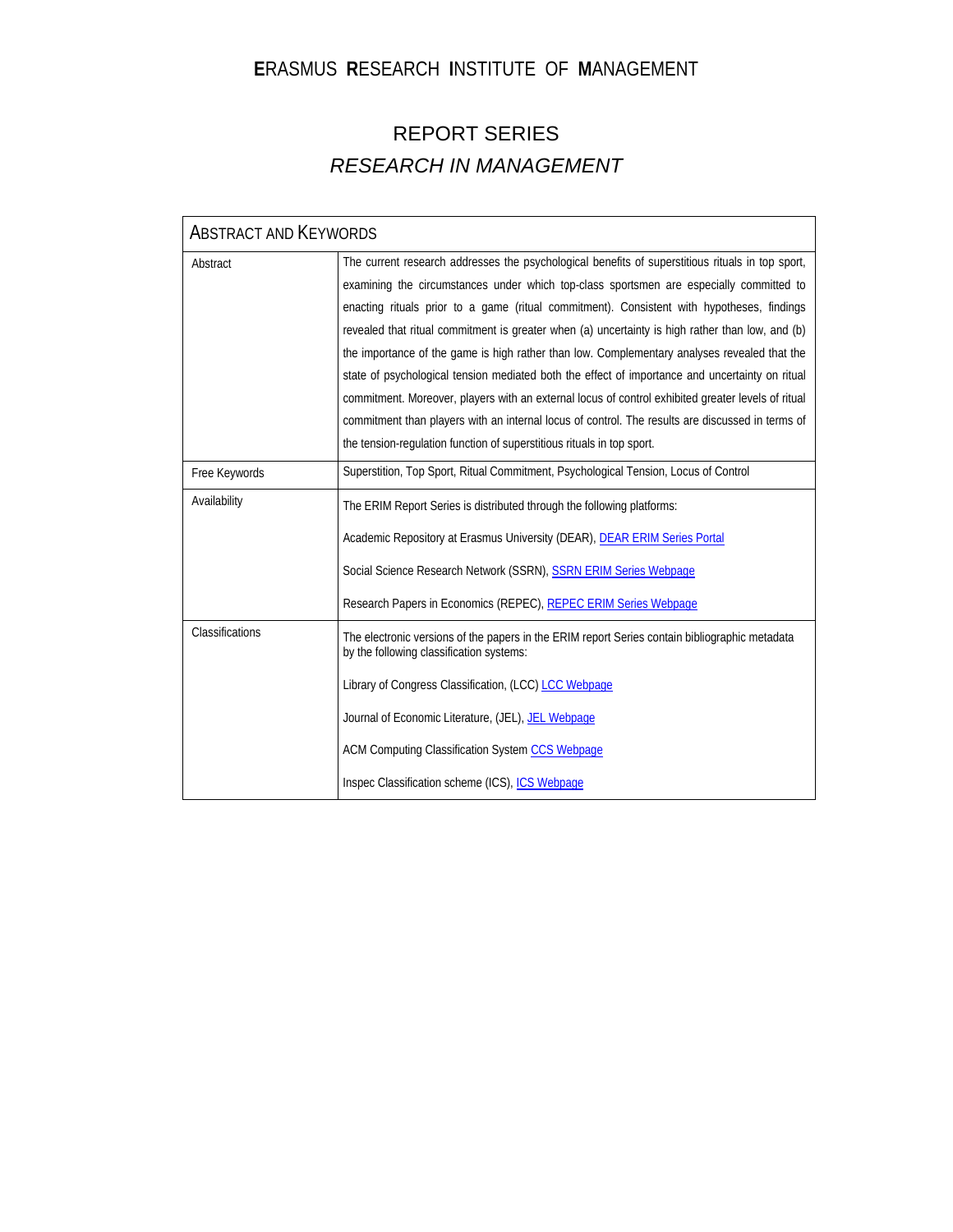# Running head: SUPERSTITIOUS RITUALS IN TOP SPORT

The Psychological Benefits of Superstitious Rituals in Top Sport:

A Study Among Top Sportsmen

Michaéla C. Schippers Erasmus University, Rotterdam, The Netherlands Paul A.M. Van Lange

Free University, Amsterdam, The Netherlands

# Author Note

 The authors wish to thank Edwin Lieben and Kees van den Bos for their helpful comments on an earlier version of this manuscript and Peter Dekker for his statistical advice. Correspondence concerning this article should be addressed to Michaéla C. Schippers, Rotterdam School of Management, Department of Organization and Personnel Science, Erasmus University, Room T8-46, Burg. Oudlaan 50, P.O. Box 1738, 3000 DR Rotterdam, the Netherlands. Electronic mail may be send to mschippers@rsm.nl.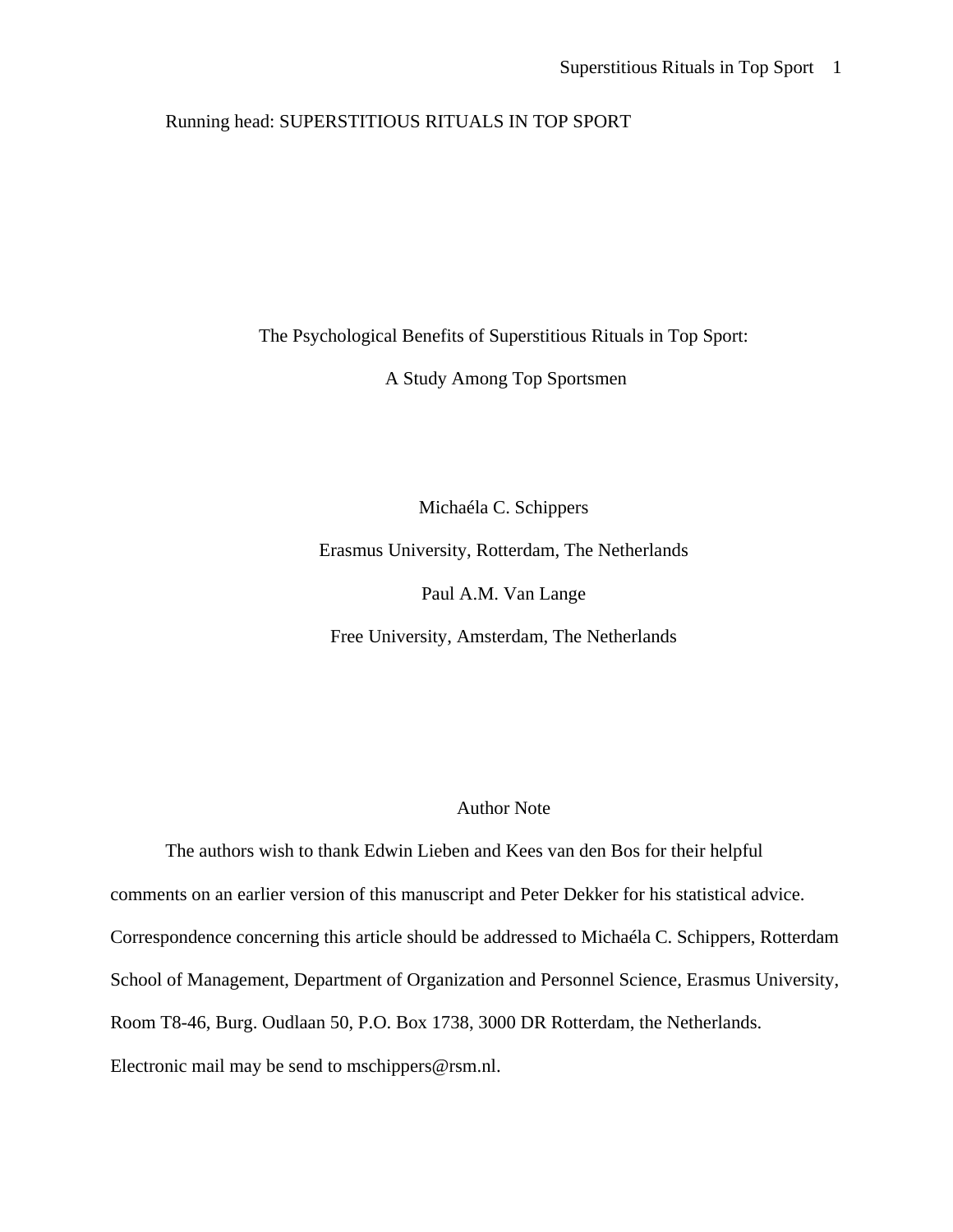#### Abstract

The current research addresses the psychological benefits of superstitious rituals in top sport, examining the circumstances under which top-class sportsmen are especially committed to enacting rituals prior to a game (ritual commitment). Consistent with hypotheses, findings revealed that ritual commitment is greater when (a) uncertainty is high rather than low, and (b) the importance of the game is high rather than low. Complementary analyses revealed that the state of psychological tension mediated both the effect of importance and uncertainty on ritual commitment. Moreover, players with an external locus of control exhibited greater levels of ritual commitment than players with an internal locus of control. The results are discussed in terms of the tension-regulation function of superstitious rituals in top sport.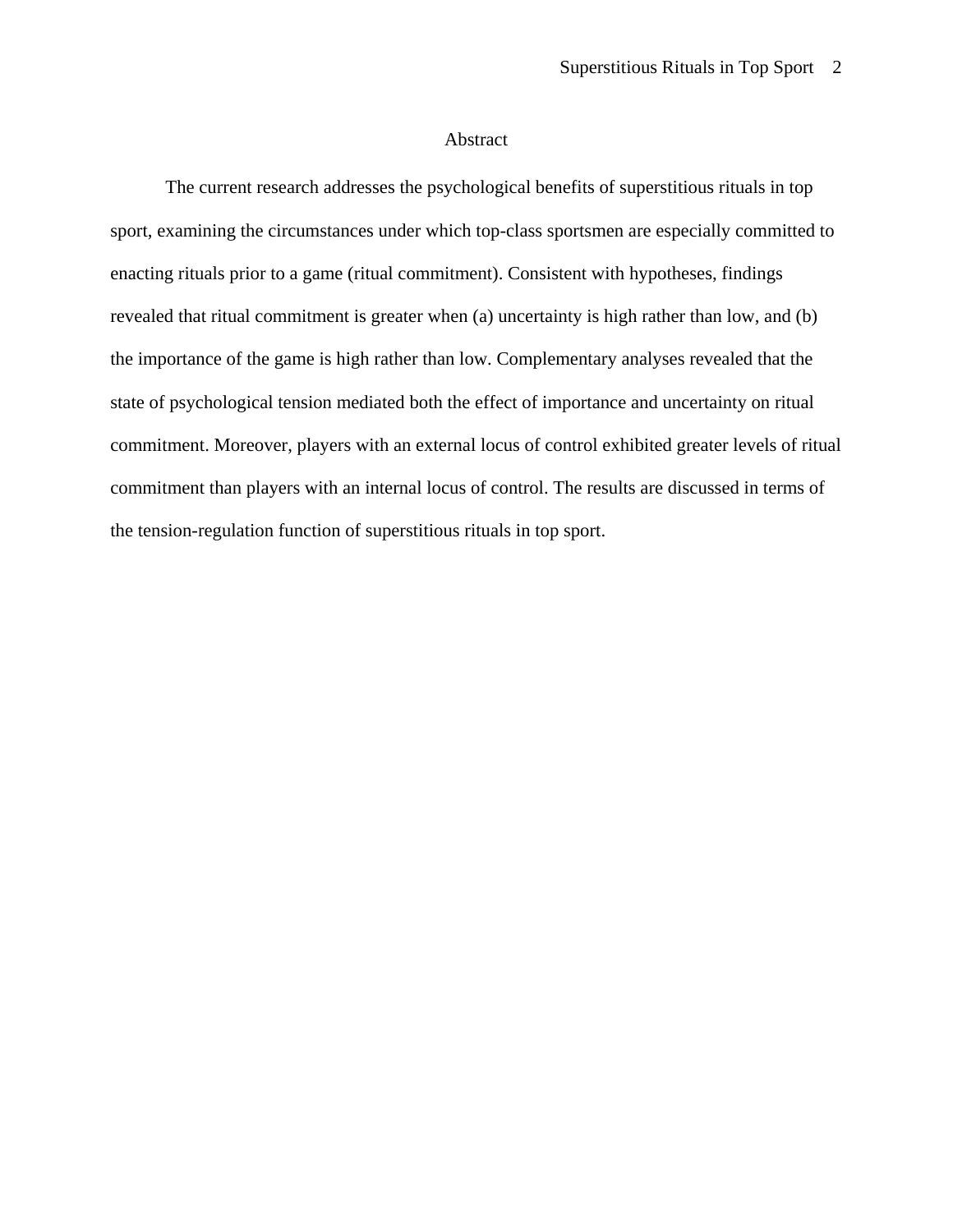The Psychological Benefits of Superstitious Rituals in Top Sport:

#### A Study Among Top Sportsmen

Some football players want to enter the field first, others want to enter the field last, whereas still others want to touch the grass just upon entering the field. And yet some players want to wear the same shirt, the same clothes, or even the same underwear for a long series of matches. It is not difficult to list more examples of what may be termed *superstitious rituals*. In fact, most sportsmen seem to be at least somewhat superstitious, especially those performing at the top. Why is it that seemingly sane sportsmen sometimes act in rather unusual ways before a match? Do they need to engage in such acts in every match? Does it also depend on the team that they are playing? And does it matter whether the stakes are high or low? The present research addresses these questions, thereby seeking to illuminate the broader psychological benefits that top sportsmen may derive from engaging in rather unusual behaviors.

# *Superstitious Rituals: Broad Explanations*

Superstitious rituals are defined as unusual, repetitive, rigid behavior that is perceived to have a positive effect by the actor, whereas in reality there is no causal link between the behavior and the outcome of an event (Womack, 1992). Superstitious rituals differ from a normal routine in that the person gives the action a special, magical significance. However, the distinction between superstition and preparing for the game is not always clear. As noted by Vyse (1997, p. 90): "It is often difficult to draw the line between superstition and useful preparation". For some superstitious rituals it is easy to see they have no function in a useful preparation but most superstitions are hard to distinguish from preparing for performance. A function of rituals might be preparing mentally for each performance. In this sense, rituals seem to serve a rational and useful purpose (cf. Neil, 1980).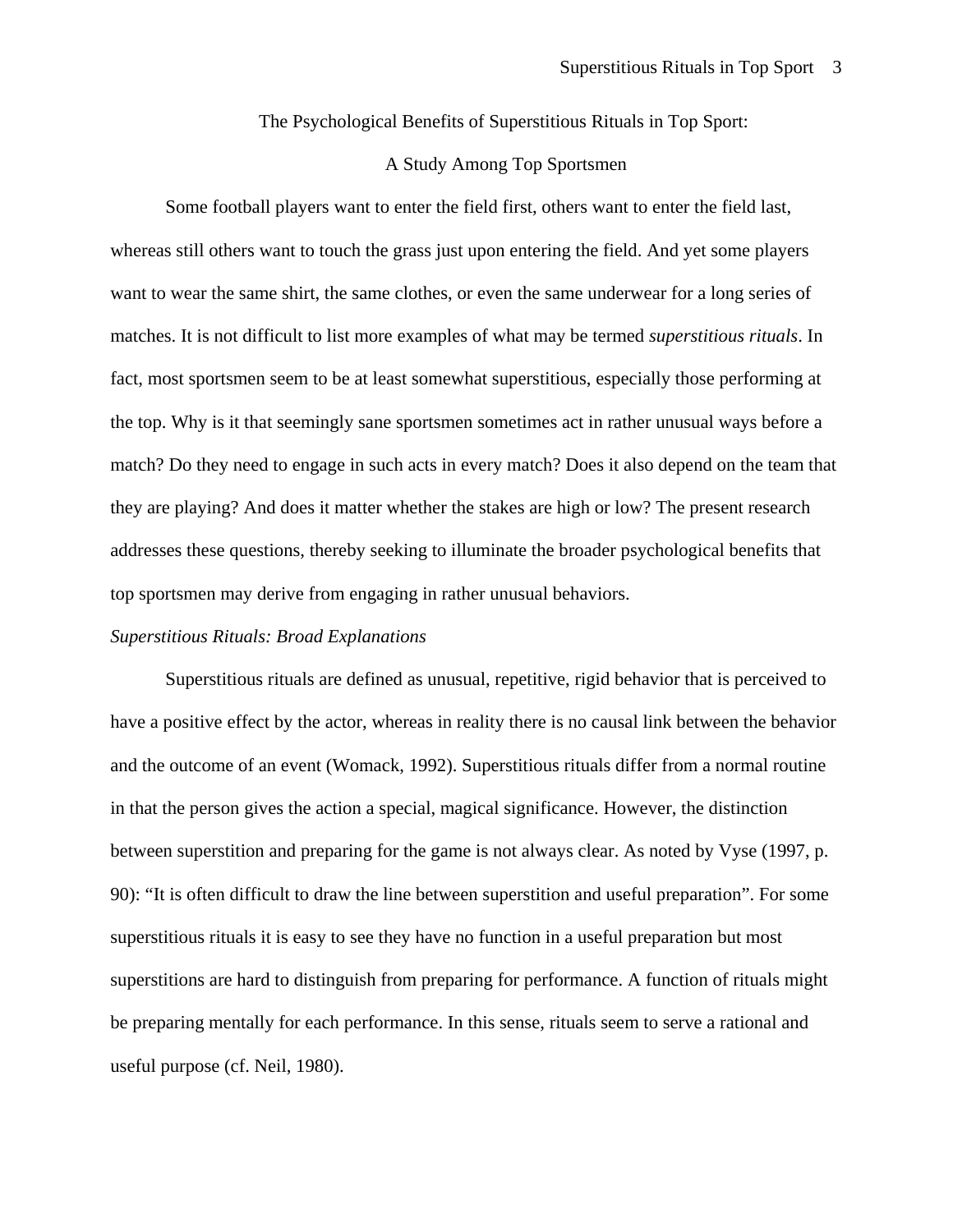How does this superstitious behavior originate and why does it continue? Several possible behavioral and cognitive explanations for superstitious behavior may be advanced. First, one line of reasoning may be derived from classic work by Skinner (1948, 1953), who discovered that superstitious behavior can arise through conditioning. In one of his famous experiments of operant conditioning, Skinner gave pigeons in the so-called "Skinner box" food at irregular intervals. Hence, it was left to chance as to what kind of behavior was being reinforced. The results were astonishing. The pigeons kept doing what they did at the moment the food was administered – for example, a pigeon that just turned its head, continued turning his head, and a pigeon that happened to walk around, continued walking around. The behavior was hard to unlearn, because the reinforcement (food) was administered at irregular intervals. Skinner (1948) labeled this curious behavior superstitious, arguing that: "The bird behaves as if there were a causal relation between its behavior and the presentation of food" (p. 171). In a later article he suggested that seeing a causal relationship between behavior and the "consequences" could also explain the occurrence and maintenance of superstition in humans (Skinner, 1953).

A second, complementary explanation may be derived from Langer and colleagues' work on illusion of control (Langer, 1975, 1977; Langer & Roth, 1975). Langer stated that, in general, people are inclined to see themselves as a cause, even in situations when they are not influencing the situation. This explanation holds that people carry out superstitious behaviors in order to influence situations in which in reality they have no control. According to Langer, this is especially true in situations where chance as well as skill play a role. In competitive sports, there is always a mixture of chance as well as skill that determine the outcome of a match. Therefore, in these situations people will probably be more prone to the illusion of control and superstition.

Several explanations may be provided to account for the inclination to see "control" (often taking the form of ability or skill) in an event which outcome is completely determined by chance. A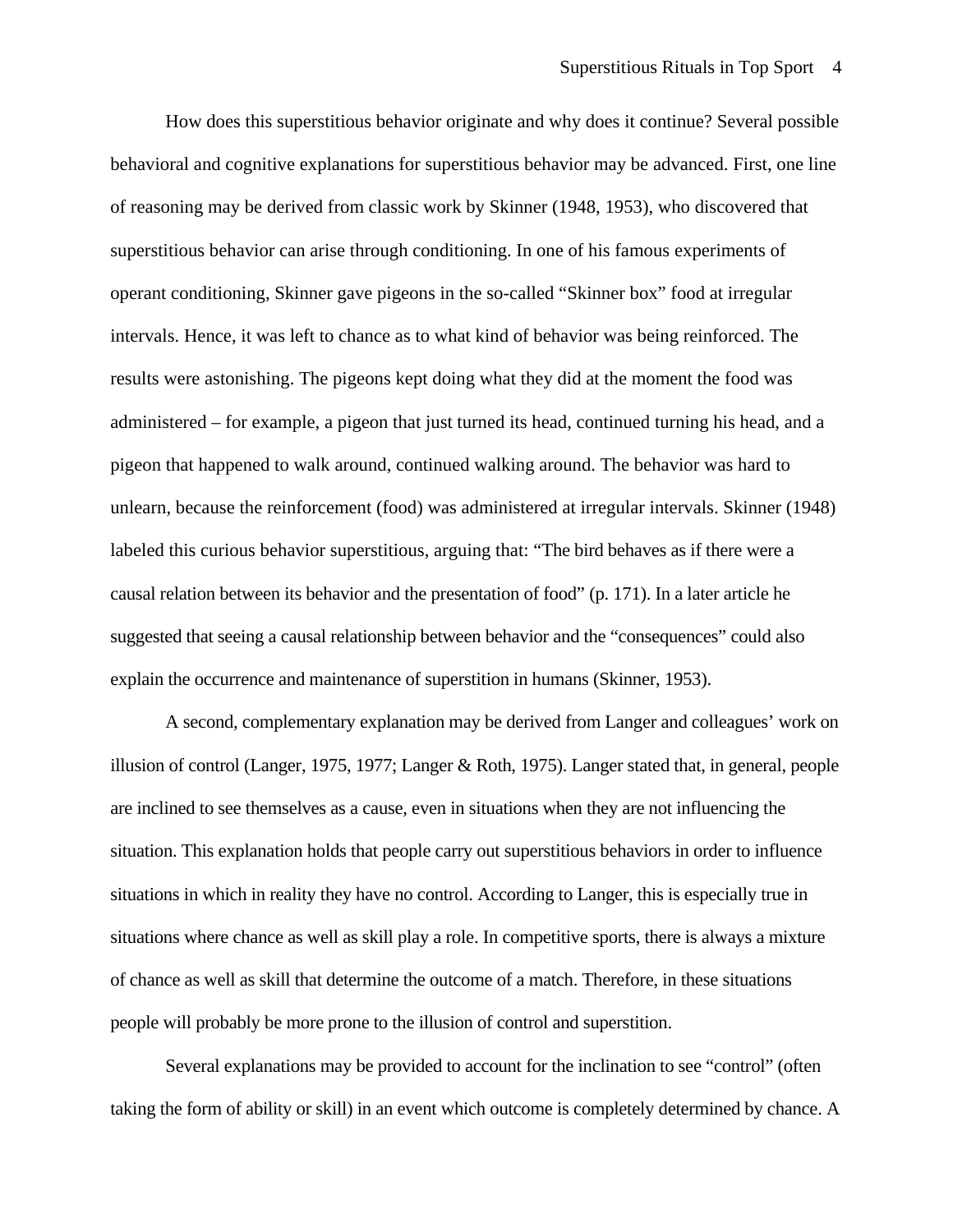first possibility is that people are inclined to see a causal link between their actions and outcomes, where in fact there is none. This explanation is similar to what Skinner (1948) concluded from his research on pigeons. A second explanation is that people suppose that the world is fair ("just world hypothesis", Lerner, 1965). The just world hypothesis states that people have a need to believe that their environment is a just and orderly place where people usually get what they deserve and deserve what they get. By fostering this illusion, people can behave as if chance plays no part, and only a direct relationship between behavior and the consequences of behavior exists. A third, more attributional explanation holds that people are generally inclined to attribute success to their skills and abilities, and failure to external circumstances (Feather, 1969). This might be the reason why people are inclined to mistakenly attribute positive outcomes, which in reality occur as a result of luck, to their skills and abilities. Thus, people may by nature be inclined to confuse skill and chance, which may explain why people think they can influence chance or fate by carrying out superstitious rituals.

# *Situational and Personal Determinants of Superstitious Rituals*

The central purpose of the present research is to examine the circumstances under which superstition will be most pronounced, and to examine individual differences in the extent to which people feel the need to carry out superstitious rituals. When will people be most prone to developing superstitious rituals? We will argue that people carry out rituals in an uncertain situation, in which the outcome is not only uncertain, but also important to them. Another question is if differences in personality will influence the extent to which people feel the need to carry out rituals. We will argue that people who differ in locus of control – the extent to which people see the environment as controllable – also differ in the extent to which they feel tension and are self-confident before a game and hence differ in the extent to which they are inclined to be superstitious.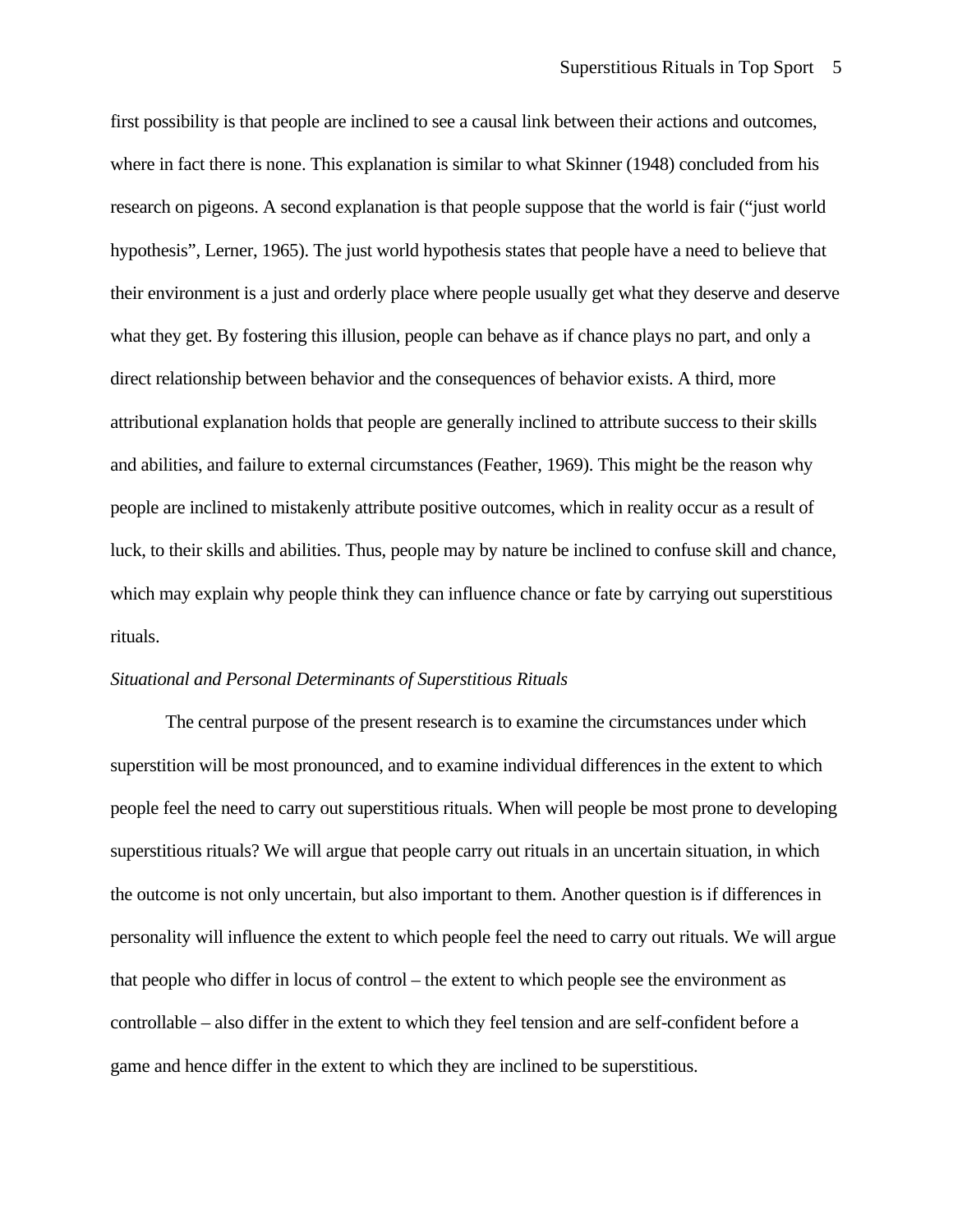*Uncertainty and Importance of the Outcome*. An assumption underlying the present research is that the enactment of superstitious rituals serves the function of reducing psychological tension. It should be clear that prior to a game top sportsmen will experience psychological tension, as the game by itself should activate several specific feelings (e.g., feeling restless), thoughts (e.g., self-doubts), or physiological responses (e.g., trembling) that is captured by the concept of psychological tension. We suggest that psychological tension will general vary from opponent to opponent and from game to game.

To begin with, giving that top sport is about winning versus losing, the standing of the other team (opponent) relative to the own team should be an important ingredient in uncertainty. If one is quite confident that one will beat the opponent, then the uncertainty should be low. However, if the other is about equally good or superior to the own team, then the uncertainty should be high. Hence, we assumed that the relative standing of the opponent causes uncertainty, such that uncertainty is high when the opponent is of an equal or a superior standing, but relatively low when the opponent is of an inferior standing. As a result, psychological tension should be greater when the opponent is at least as good as the own team.<sup>1</sup>

There is indeed some evidence suggesting that uncertainty regarding future outcome is an important determinant of superstition. For example, it has often been assumed that the illusion of control tends to be more pronounced for situations in which not only skill but also chance plays a substantial role (Langer, 1975, 1977; Langer & Roth, 1975). For example, it has been argued that people may react to uncertain and unpredictable situations with superstitious beliefs or actions (e.g., Malinovski, 1955; Vyse, 1997), thereby suggesting that superstitious rituals are more likely or more pronounced as situations are characterized by more uncertainty regarding the outcome. However, as far as we know, there is virtually no research that is of direct relevance to the link between uncertainty and superstition. The only research we were able to locate was a study by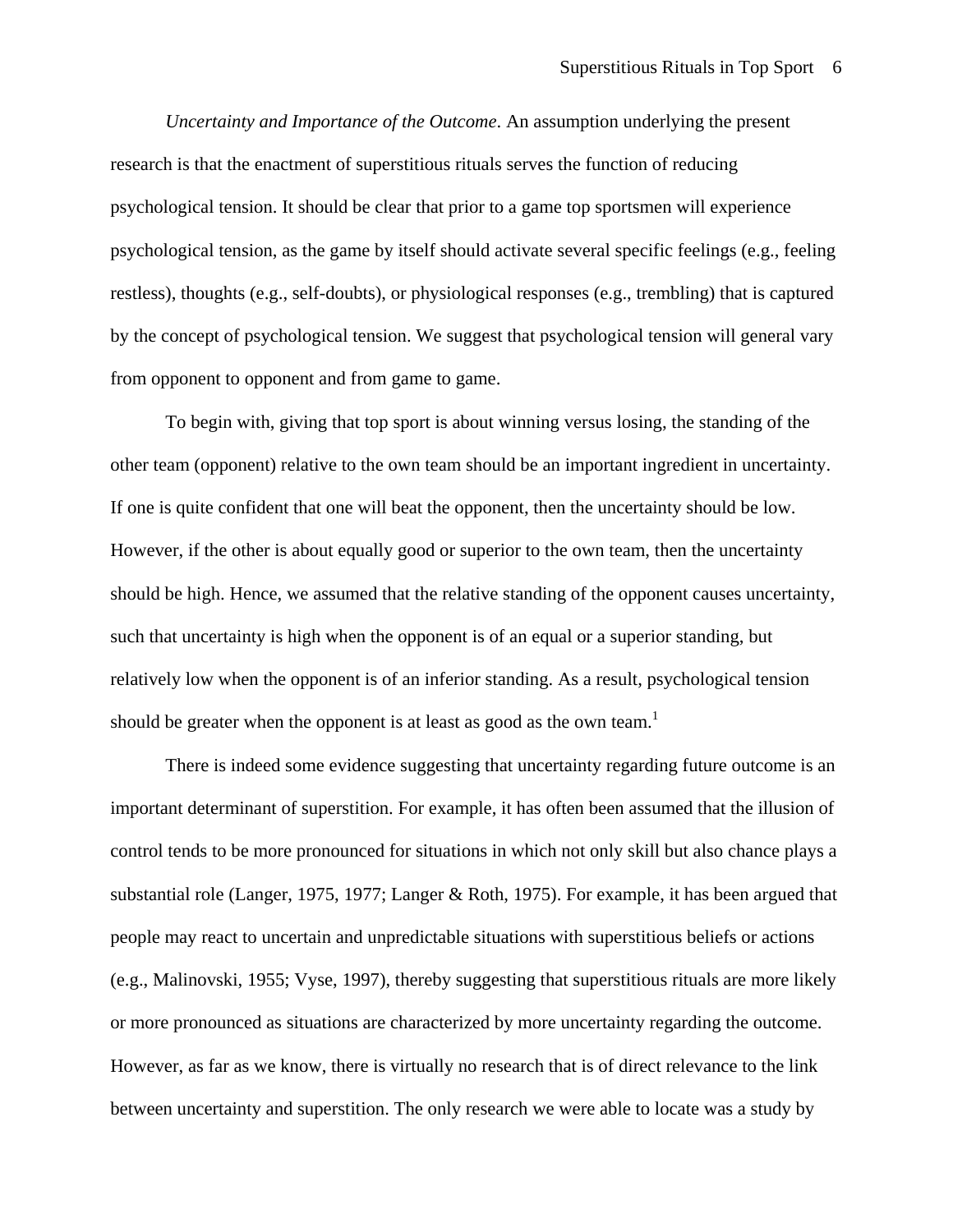Bleak and Frederick (1998), which examined the effects of sport anxiety (i.e., involving measures of somatic anxiety, worry, and concentration disruption) on overall use of superstitious behavior. However, this research did not reveal any significant effects of sport anxiety on overall use of superstitious behavior.

In addition to uncertainty regarding outcomes, we suggest that superstition should also be affected by the importance attached to the outcome in a given situation. When the outcomes are not considered very important, individuals should feel more or less relaxed, and the level of psychological tension should be low. In contrast, when the outcomes are considered very important, people should generally experience greater psychological tension (such as feeling nervous and restless, having obsessive thoughts about the game, or having increased blood pressure). For example, sportsmen typically experience greater psychological tension when playing the finals than when playing a training match. As a result, tendencies toward superstition should be greater when the importance of the outcomes is high rather than low.

While this line of reasoning seems plausible (cf. Vyse), to our knowledge there is no research that has assessed the link between importance and superstition. In fact, we know of only one study investigating the effect of importance of success on use of superstitious behavior (Bleak & Frederick, 1998). This study revealed that the importance of success was unrelated to overall use of superstitious behavior, but was related to the degree to which they reported to engage in specific rituals. Perhaps, some more indirect evidence may be derived from research focusing on self-enhancement, the tendency to believe that one is better than and not as bad as others (cf. Sedikides & Strube, 1997). For example, tendencies toward self-enhancement are stronger for situations (or characteristics) that are considered more important (e.g., Greenwald, 1981, Rusbult, Van Lange, Wildschut, Yovetich, & Verette, 2000; Van Lange, 1991) or more threatening to the self (cf. Taylor & Brown, 1988) than for situations that are considered less important or threatening.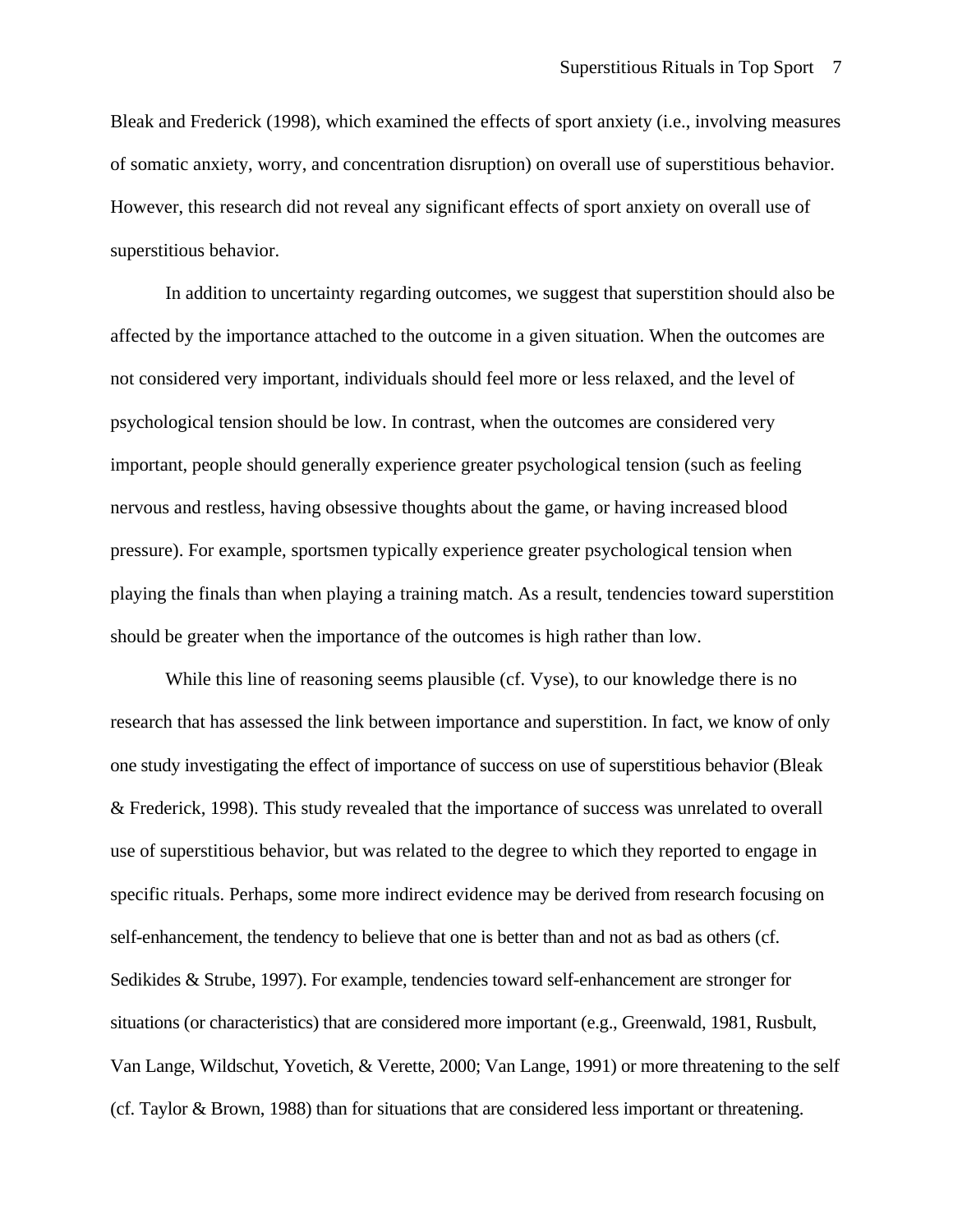While preliminary, the above lines of research add credence to the possibility that individuals are more likely to engage in superstitious rituals to the extent that a situation is characterized by greater uncertainty and to the extent that outcome is more important to the person.

It is important to note that in the one study that examined uncertainty and importance, Bleak and Frederick (1998) measured individual uncertainty and ratings of importance rather than the uncertainty and importance as key features of the situation – that is, they did not compare different situations which presumably differ in terms of uncertainty or importance. The present research sought to extend this research by focusing on situational differences that are experienced by nearly every sportsmen. That is, by systematically comparing different situations, the current research examines the effects of situational uncertainty as well as importance of the goals to be reached on the extent to which participants are committed to engaging in rituals – that is, the extent to which they wish or need to engage in ritual, which we refer to as *ritual commitment*.

Situational uncertainty and importance will be manipulated by means of six scenarios in which situations of matches will be described. Situational uncertainty will be operationalized as *relative standing*: It was assumed that participants would feel more uncertainty playing a superior or equal opponent versus a rather weak opponent. Importance is operationalized in terms of the nature of the game the team has to play: The finals (importance of outcome is high) versus a training match (importance of outcome is low). Thus, ritual commitment is expected to vary as a function of both uncertainty and importance of the situation. Moreover, we hypothesized that these effects will be mediated by psychological tension. That is, we expect that psychological tension is enhanced by relative standing as well as by the importance attached to the outcome, and that both effects can at least partially account for their effects on ritual commitment.

*Locus of Control*. Considerable research has revealed that individuals differ in the extent to which they perceive the environment as controllable. Individuals with an internal locus of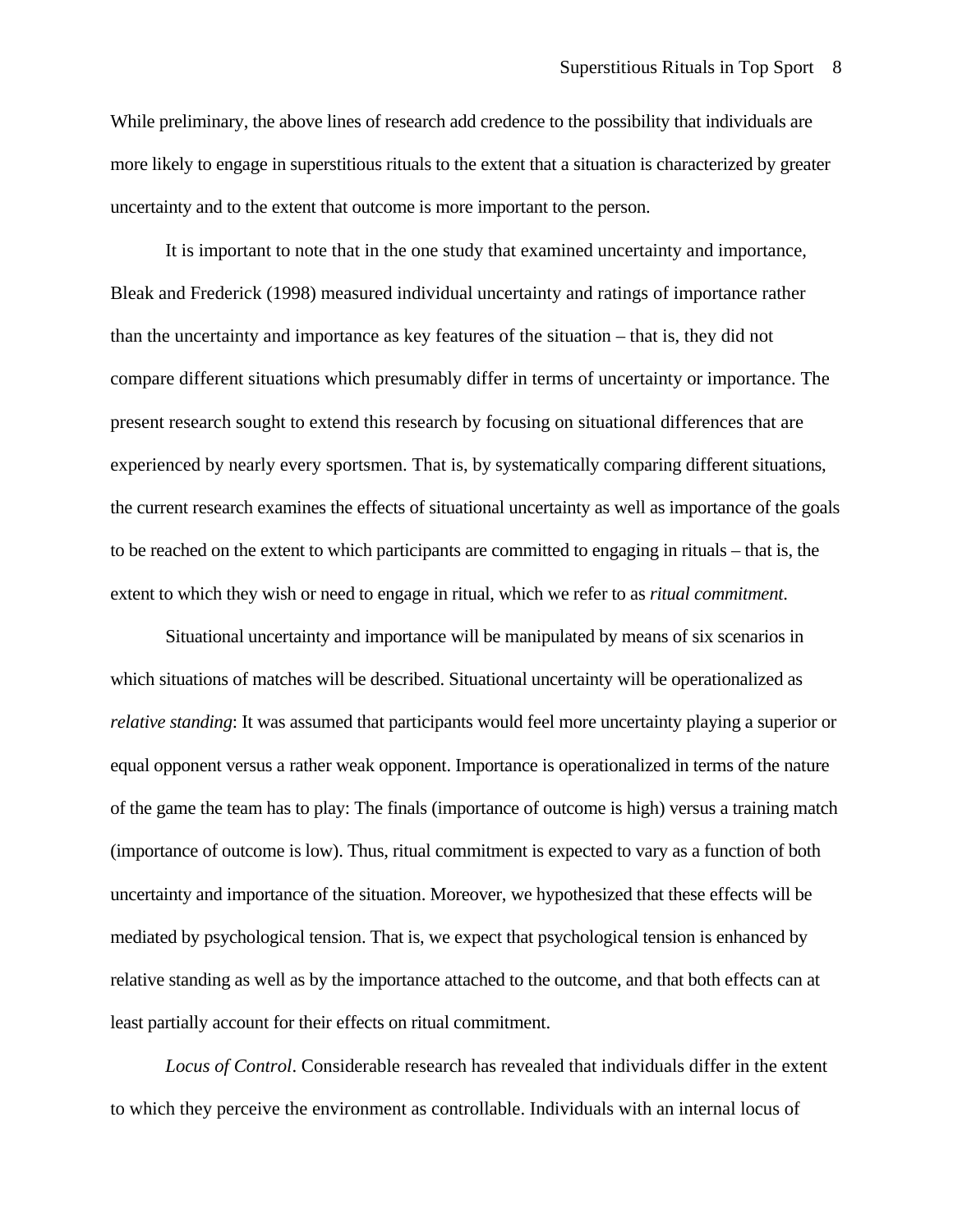control ("internals") are inclined to see events as the consequence of their actions whereas individuals with an external locus of control ("externals") are inclined to see the same events as unrelated to their actions and rather as a consequence of luck, chance, fate, powerful others, or as unpredictable (Rotter, 1966). The concept of locus of control is strongly related to social learning theory. For example, Strickland (1989, p. 1) argued that internal and external orientations of people have to do with "generalized expectancies that reflect consistent individual differences among individuals in the degree to which they perceive contingencies or independence between their behavior and subsequent events". The locus of control concept is one of the most widely explored concepts in many areas of psychology, and has been associated with behaviors as diverse as social action, (Gore & Rotter, 1963; Sank & Strickland, 1973; Strickland, 1965) coping with diseases, (Reid, 1984), divorce, (Statlender, 1983), and boredom (Schippers, 1998), health-related behaviors, (Strickland, 1978), conformity, (Crowne & Liverant, 1963), and job involvement, (Reitz & Jewell, 1979, for reviews see Furnham & Steel, 1993; Lefcourt, 1976, 1981, 1983, 1984; Strickland, 1989). The general pattern is that, relative to externals, internals experience greater levels of control, lower levels of "learned helplessness" (when challenged), and engage more actively in several coping strategies when problems have arisen (Benassi, Sweeny, & Dufour, 1988; Seligman & Maier, 1967).

However, it is surprising that past research on the relationship between locus of control and superstition has not yielded unequivocal findings. Although most researchers have found that externals are more prone to engage in superstitious rituals (Tobacyk & Milford, 1983, see also Vyse, 1997), there is also evidence in support of the opposite (Van Raalte, Brewer, Nemeroff, & Linder, 1991). We suggest that two lines of reasoning can be advanced to account for these contradictory findings. The first line of reasoning is that externals rely more on superstitious behavior. The rationale for this line of reasoning is that, because externals describe more control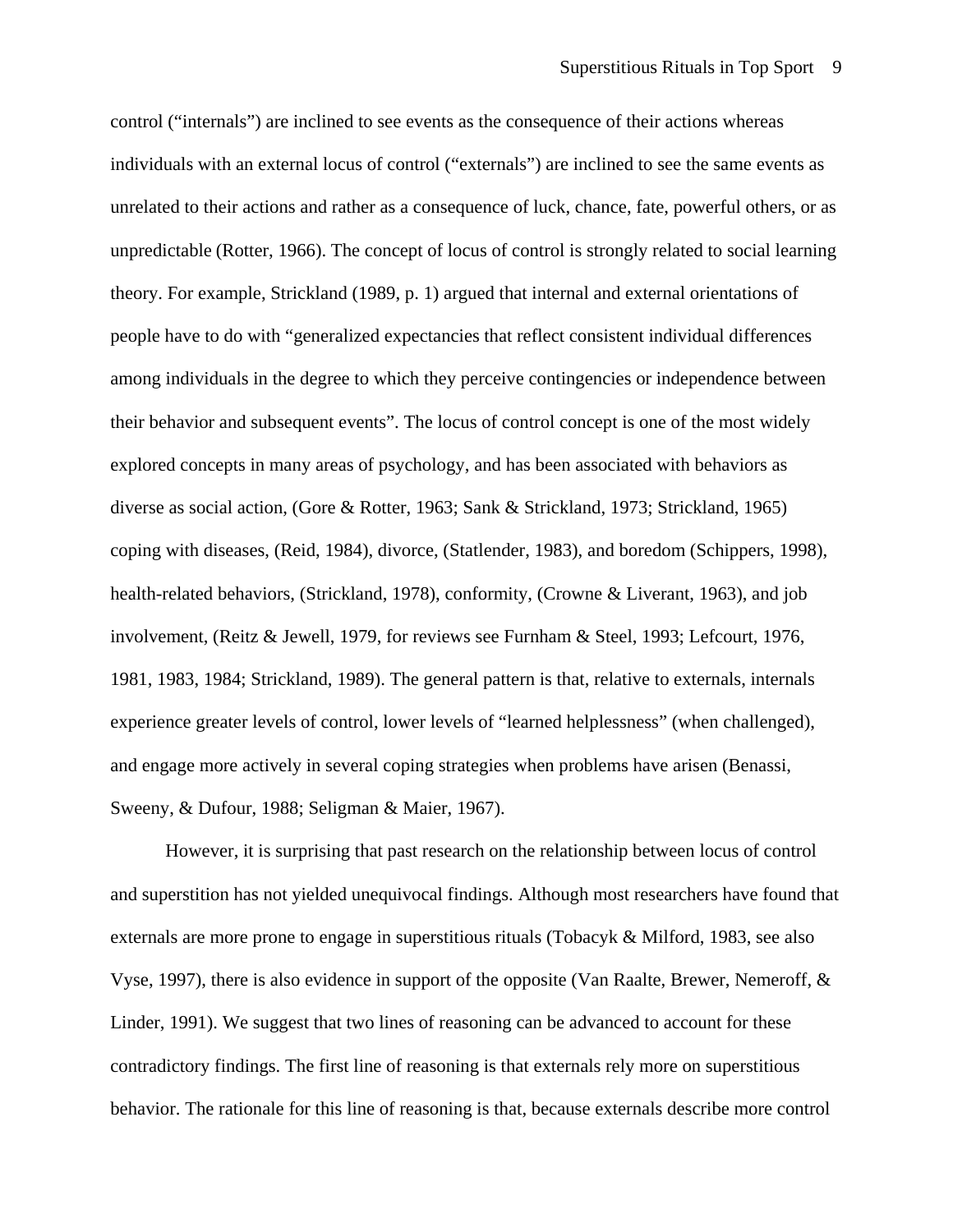to external factors, they may experience a stronger need to engage in superstitious rituals in order "to influence luck."

The second line of reasoning involves that internals will rely more on superstitious behavior. The rationale for this line of reasoning is that internals, experiencing greater control, as well as exhibiting greater illusion of control, will try to make the situation more "controllable" by carrying out superstitious rituals. We know of only one (albeit a very interesting) study, which provides some preliminary evidence in support of this line of reasoning. In that study, Van Raalte et al. (1991) first assessed locus of control and then asked participants without experience in playing golf to putt a golf ball. Subjects were free to choose a golf ball from four colors, and had 50 putts each. Superstitious behavior was operationalized in this study as the extent to which subjects chose the same colored golf ball for the next drive after having made a putt. It was found that participants who believed that their actions could control chance were more likely to choose the same colored "lucky" ball after successful putt – hence suggesting that internals are more inclined to engage in superstitious ritual than externals.

Based on the above lines of reasoning and empirical evidence, we advanced two competing hypotheses. One may advance the hypothesis that externals would feel more tension and exhibit greater ritual commitment than internals, or the hypothesis that internals would feel more tension and exhibit greater ritual commitment than externals.

#### *Research Overview and Hypotheses*

The major purpose was to examine the situational (relative standing and importance) and person-related determinants (locus of control) of ritual commitment among top-class sportsmen. Relative standing and importance were manipulated in six realistic scenarios. In examining relative standing, we varied three opponents that they would face in a match: An opponent that is believed to be inferior, equal, or superior to their own team, whereby the relative standing was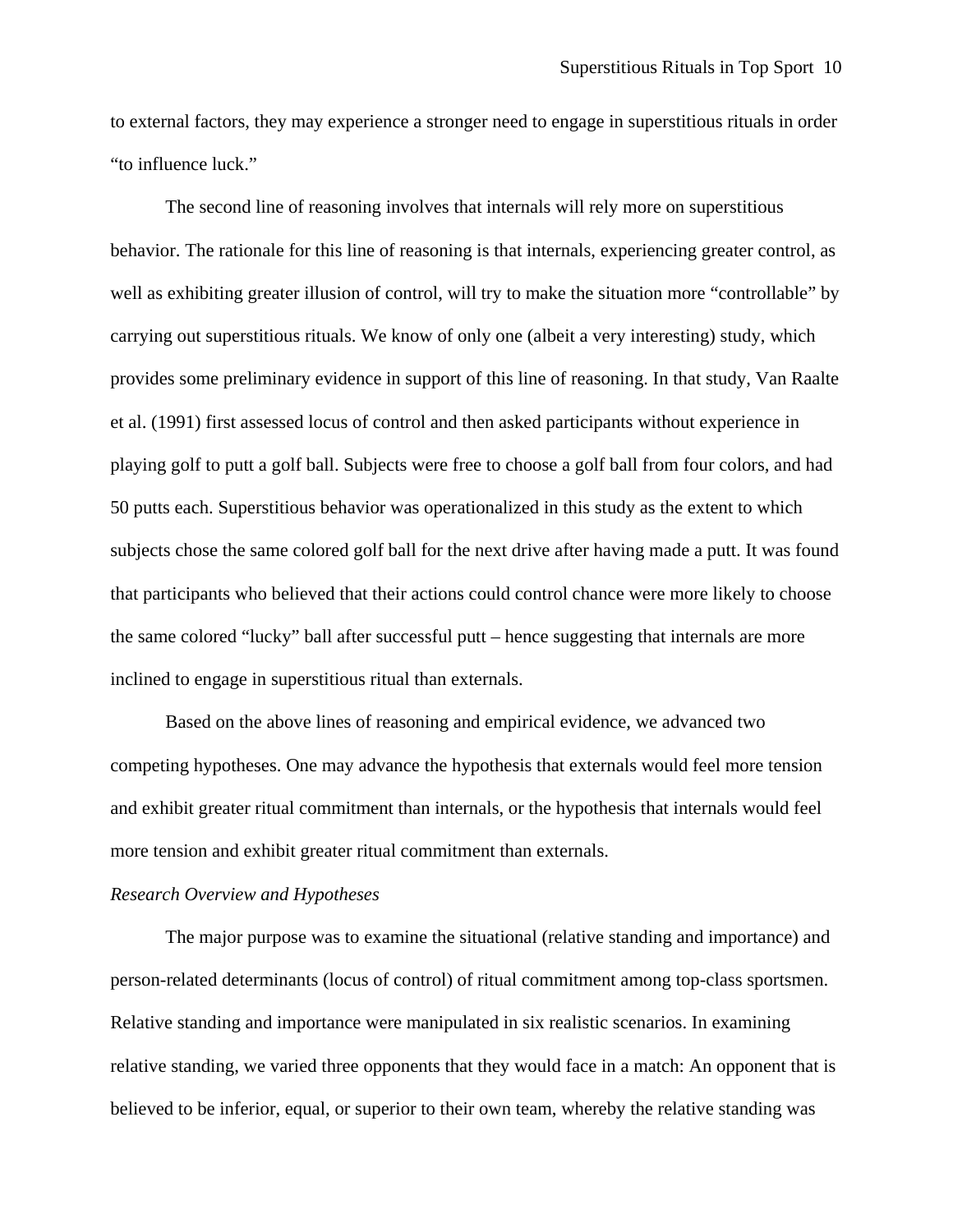based on past performance. We assumed that uncertainty (and psychological tension) would be larger when the opponent is superior or equal to their own team than when the opponent is inferior to their own team. In examining importance, we varied between a very important match (i.e., the finals) and an unimportant match (i.e., a training match). Hence, the six scenarios systematically manipulated the relative standing (superior, equal, inferior) and the importance of the match (finals versus training match).

To summarize, we advanced the following hypotheses. First, we expected that when relative standing of the opponent is either superior (high uncertainty) or equal (moderate uncertainty), sportsmen/women will be higher on ritual commitment than when relative standing of the opponent is inferior (low uncertainty) (*Hypothesis 1*). Second, we expected greater levels of ritual commitment when the importance of the outcome is high rather than low (*Hypothesis 2*). Third, we wished to test competing hypotheses regarding the link between locus of control and ritual commitment, predicting that externals would exhibit greater levels of ritual commitment than internals (*Hypothesis 3a*), or, conversely, that internals would exhibit greater levels of ritual commitment than externals (*Hypothesis 3b*). Finally, as alluded to earlier, we expected the extent to which people experience psychological tension before a match to mediate the predicted effects of uncertainty and importance on ritual commitment (*Hypothesis 4*). In a more exploratory vein, we examined whether psychological tension may also illuminate the potential association between locus of control and ritual commitment.

### **Method**

# *Participants and Experimental Design*

One hundred and ninety-seven top-class sportsmen (145 men, 52 women) from 23 topranking Dutch football (e.g., Ajax, PSV, Willem II), volleyball (e.g., Piet Zoomers/Dynamo) and hockey clubs (e.g., the Amsterdam Hockey and Bandy club) participated in this study. The age of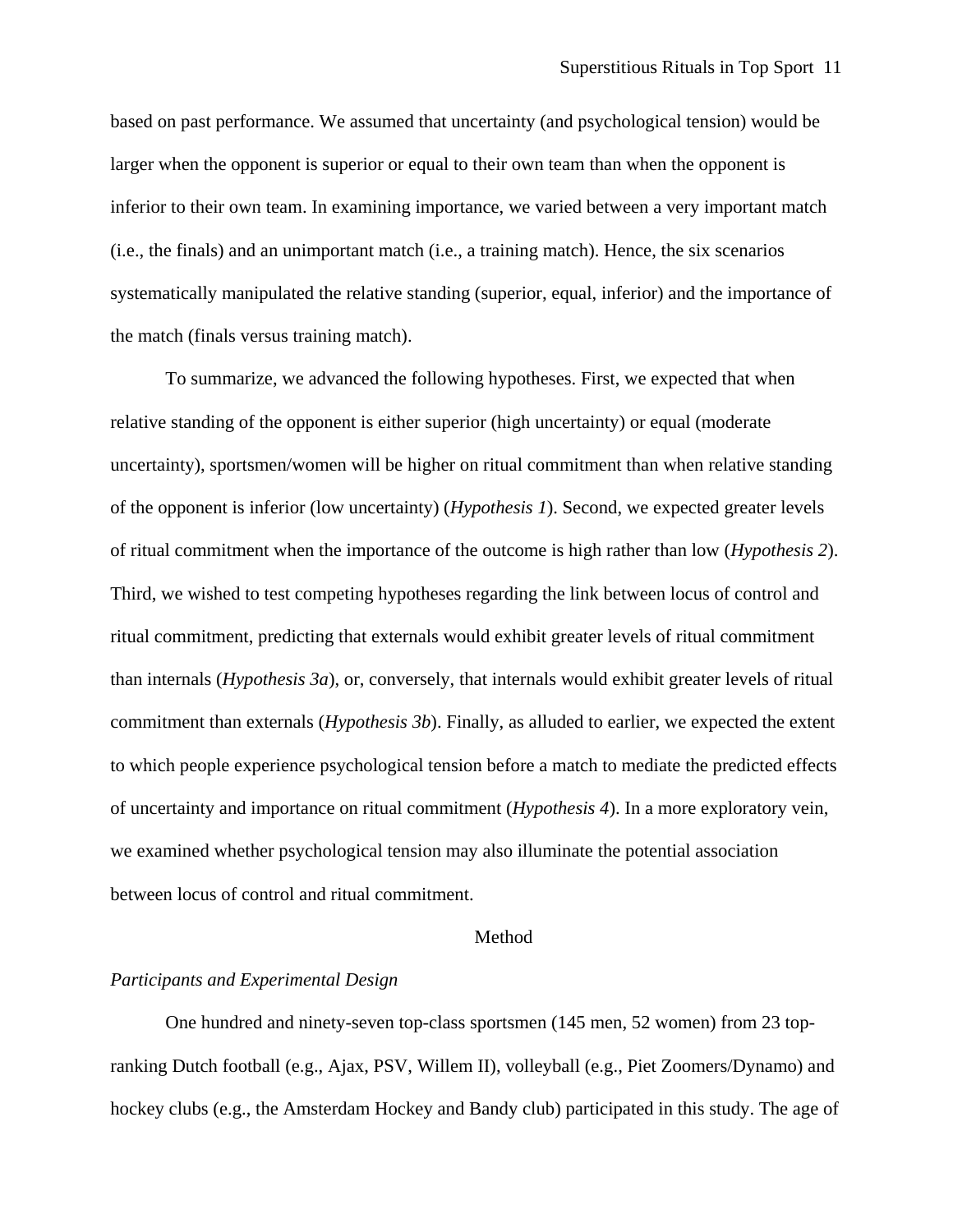the players varied between 15 and 35 (mean age 24 years). The experimental design of this study was tested in a 3 (relative standing: superior vs. equal vs. inferior) by 2 (importance of outcome: high vs. low) by 2 (locus of control: internal vs. external) factorial design, with relative standing and importance of outcome as within-participant variables and locus of control as a betweenparticipants variable.

# *Procedure*

Participants were recruited by contacting the trainers/coaches of top ranking sport teams. Top-ranking sport teams were chosen because it was assumed that in those teams superstitious rituals would be most pronounced (see Neil, Anderson, & Sheppard, 1981)<sup>2</sup>. All but one of the contacted clubs agreed to participate. Only one player refused to fill out the questionnaire, yielding a nearly 100% response rate. Participants were informed that they would be questioned about their superstitions. They then filled out a questionnaire. This took place in the player's home or canteen. For two clubs and one national team the questionnaires were sent by post. *Questionnaires* 

*Locus of control*. Twelve questions were selected to measure locus of control (Andriessen, 1971; Rotter, 1966). An example of such a question is: Even if you do your utmost, without luck things will not succeed (1 = not at all true,  $6 = true$ ). Cronbach's alpha for the twelve questions was .72.

*Superstition.* Superstition was measured in several ways. An open question about superstitious rituals stated: "What rituals do you perform before a game?" This question was asked to determine the kind and amount of superstition among sportsmen.

Furthermore two Likert-type questions were asked to assess the extent to which participants perceived themselves as superstitious. These questions stated: "How superstitious do you find yourself in comparison to other sportsmen?" and "How superstitious do other sportsmen find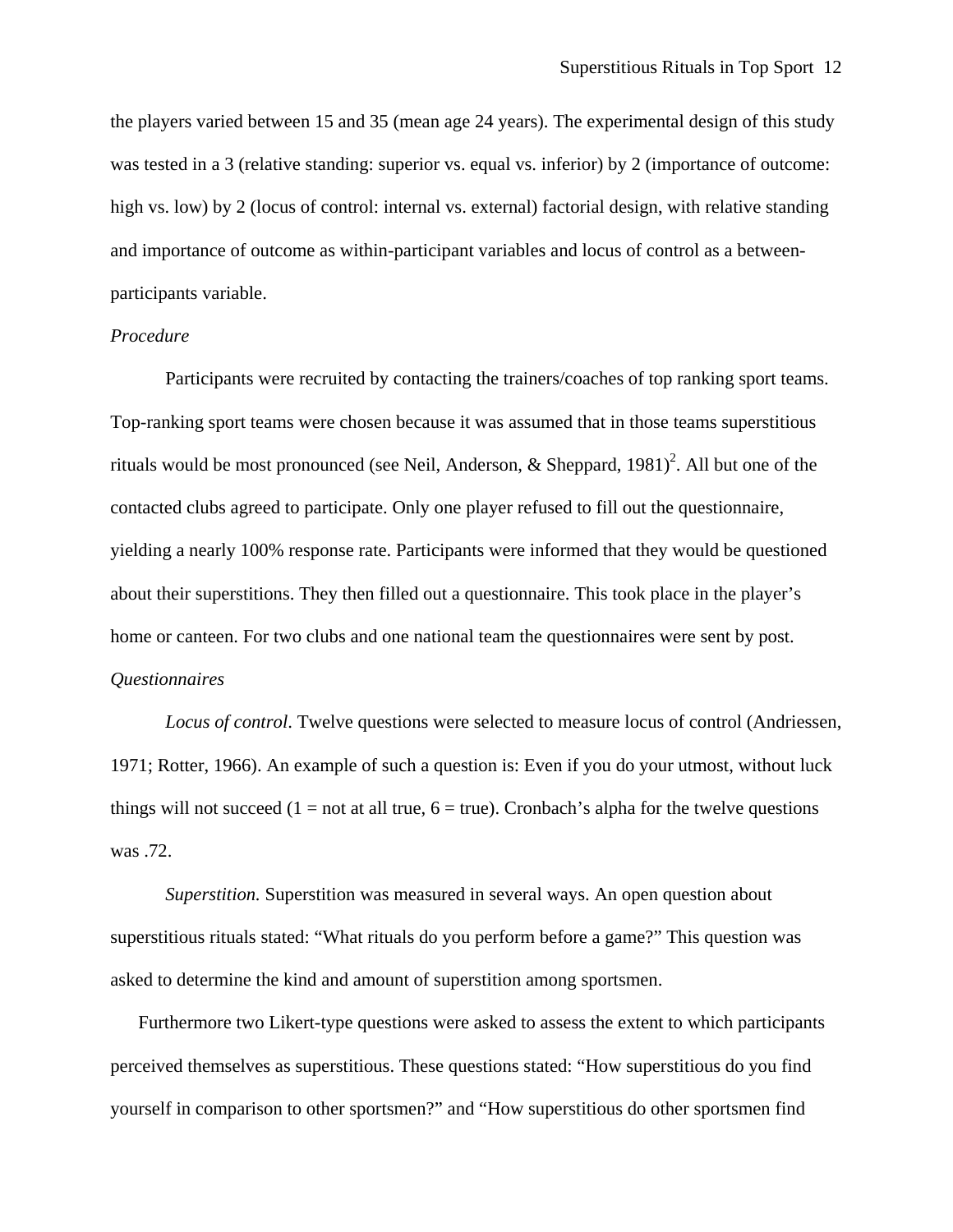you?" We used a six-point scale ranging from 1 (not at all superstitious) to 6 (very superstitious). Responses to these questions were highly correlated  $(r(158) = .69, p < .001)$ . Thus, these two items were collapsed to form a scale two-item scale of self-rated superstition.3 

Six vignettes were designed in which participants were asked to imagine a certain match. By means of the vignettes the following variables were manipulated:

- (1) *Relative standing*. Relative standing was manipulated by varying the relative strength of the fictitious opposing team, by stating that it was either a team against which their team has lost many of the previous matches (Superior opponent), a team against which their team has won as often as it has lost (Equal opponent) or against an opponent which their team has won most matches from (Inferior opponent).
- (2) *Importance of Outcome.* Importance of the outcome was manipulated by the type of match the participants were asked to imagine. They were either asked to imagine they were about to play the finals (high importance) or a training match (low importance).

An example of a vignette is: "Imagine that you play in the finals. You will be playing another team against which your team has usually lost (e.g., lost seven times, won only once, and the match ended in a draw twice)". This example outlines the high importance, superior opponent condition. The questionnaire of the volleyball teams was slightly adjusted in that the team, for instance, lost nine times and won only once, because in volleyball a draw is not possible.

Following each vignette, seven same Likert-type questions were asked. The first three included *manipulation checks*. In order to check if the given situations were recognizable, the first question asked whether participants could imagine the vignette for themselves  $(1 =$ absolutely not,  $6 =$  absolutely). The second manipulation check asked whether participants expected to win or lose the fictitious match  $(1 = \text{lose for sure}, 6 = \text{win for sure})$ . The last manipulation check asked how important it was for the participants to win the match  $(1 = not at$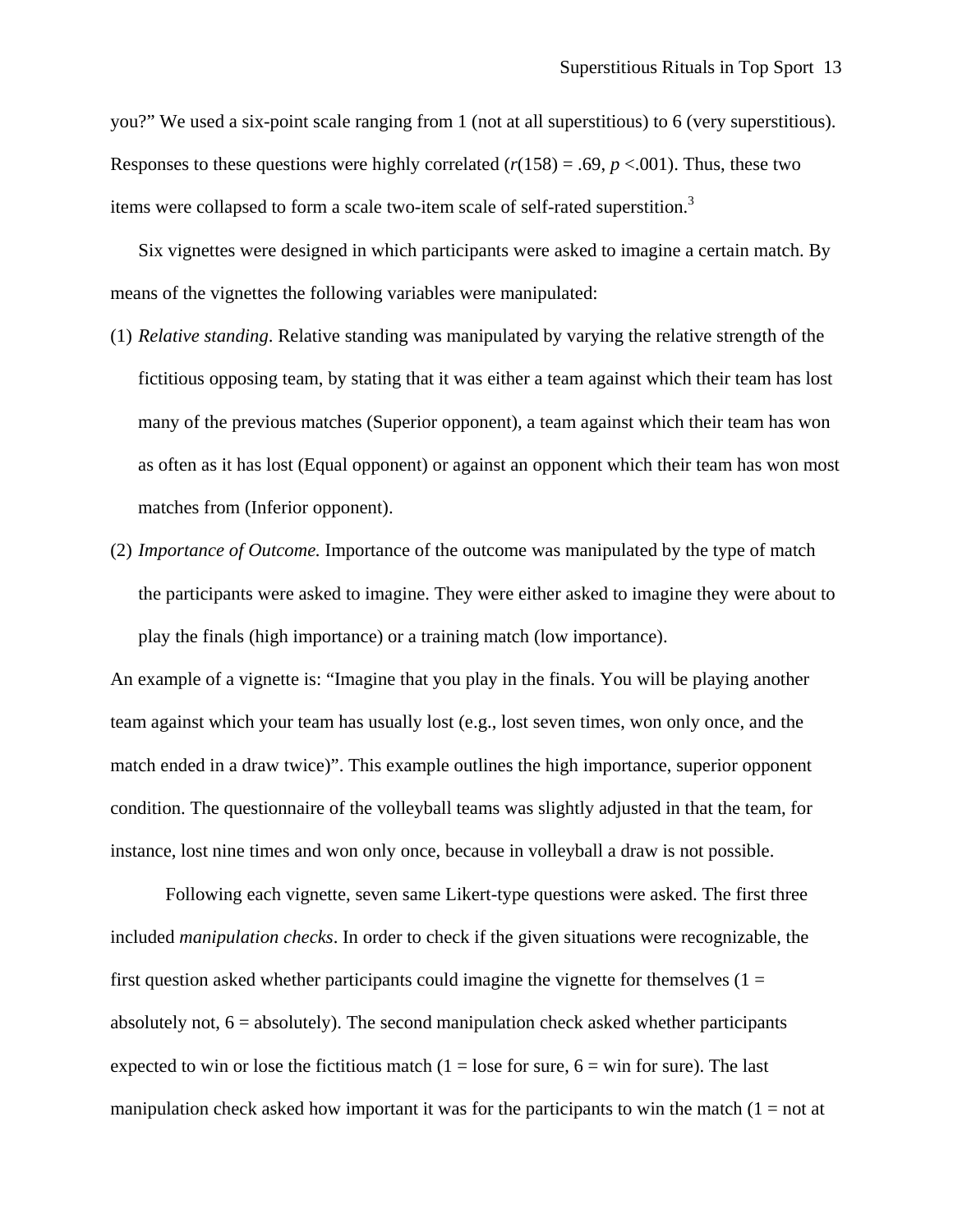all important, 6 = very important). In order to assess *psychological tension* in each situation, they were asked how tense they were before the match  $(1 = not at all, 6 = very)$ .

*Ritual commitment* was assessed by two questions. The first asked how annoying they thought it was if, for whatever reason, they were not able to carry out the rituals they mentioned before  $(1 = not at all annoying, 6 = very annoying)$ . The second asked how important participants found it to carry out the rituals they mentioned before  $(1 = not at all important, 6 = very$ important). Responses to the two questions were significantly correlated (*r*(158)s varied from .83 to .90, all *p*s < .001). Thus, the responses to these two questions were averaged in subsequent analyses.

*Demographics*. Demographic questions regarded age, gender, level of education and nationality.

# Results

#### *Manipulation Checks*

We conducted 2 (importance: high vs. low) x 3 (relative standing: inferior vs. equal vs. superior) x 2 (locus of control: internal vs. external) univariate analyses of variance (ANOVA), with ability to imagine the situation outlined in the vignette (judgments of realism), expectations regarding winning or losing and importance attached to winning, respectively, as dependent variables.

*Judgments of realism*. The results revealed that participants were quite able to imagine the situations outlined in the vignettes (overall mean  $M = 4.64$ ). A main effect for the extent to which participants were able to imagine the situation, showed that participants were best able to depict the situation playing against an inferior opponent,  $M = 4.99$ . The situation playing against an equal opponent could be imagined to a lesser extent,  $M = 4.66$ , and the situation playing against a superior opponent, least well,  $M = 4.28$ ;  $F(1,152) = 43.75$ ,  $p < .001$ . This may be due to the fact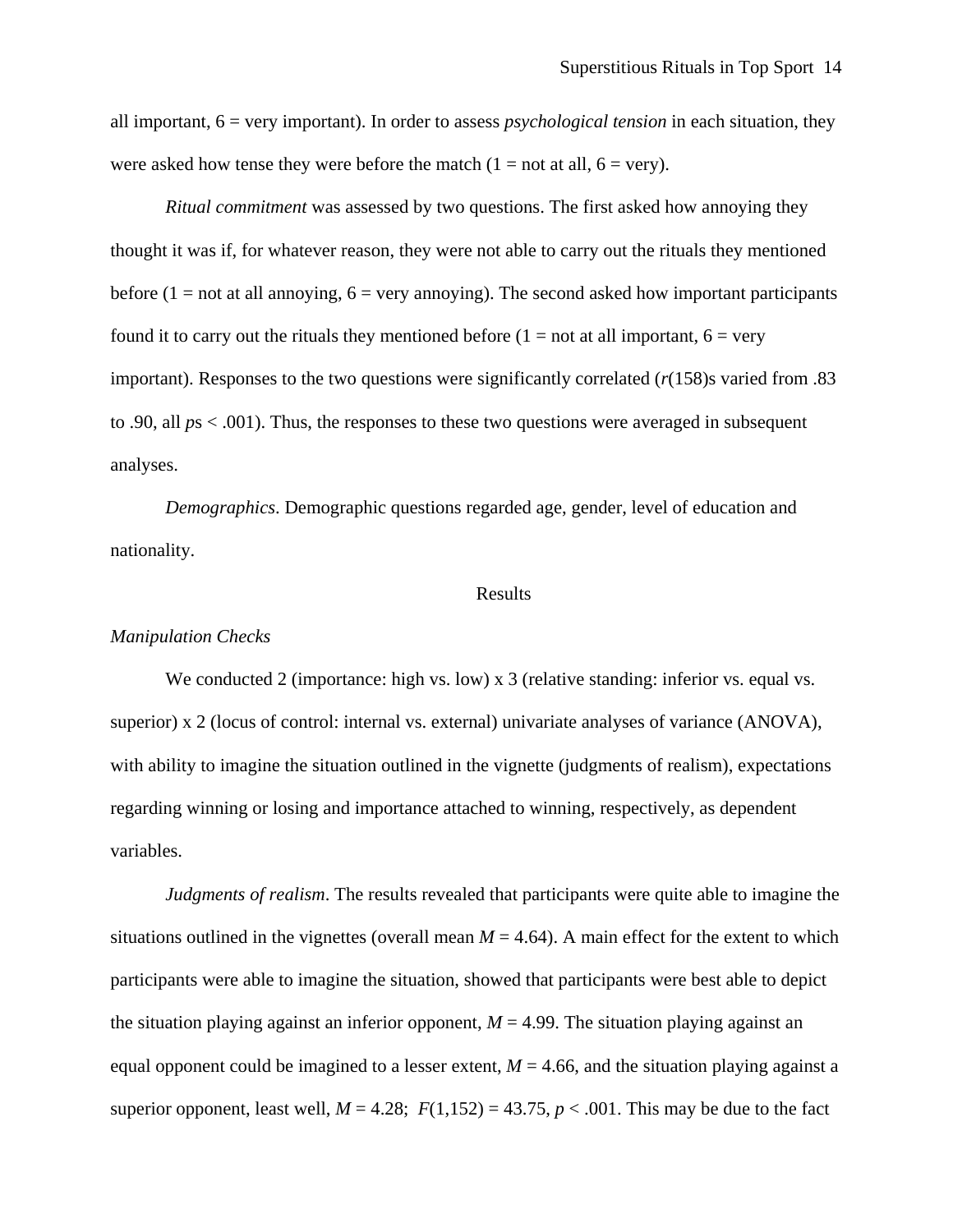that top-ranked clubs are more likely to face an inferior opponent than a superior or even equal opponent; moreover, such judgments may also be subject to mechanisms causing unrealistic or illusory forms of superiority. No further effects were found to be significant.

*Expectations of winning versus losing*. For the question about whether participants expected to win or lose the fictitious match, a main effect for relative standing revealed that they were less confident of winning when facing a superior opponent,  $M = 4.43$ , than when facing an inferior opponent,  $M = 5.52$ , with intermediate levels when facing an equal opponent,  $M = 5.14$ ;  $F(1, 152) = 202.97$ ,  $p < .001$ . These findings are perfectly consistent with the intended manipulation of relative standing, although it seemed that people were quite confident of winning even when facing a superior opponent. Interestingly, though descriptively much smaller than the above effect, a main effect for importance revealed that when importance of outcome is high (i.e., playing finals) participants have higher expectations of winning,  $M = 5.10$ , than when importance of outcome is low (i.e., playing a training match;  $M = 4.97$ ;  $F(1, 152) = 6.15$ ,  $p < .05$ ). No further effects were found to be significant.

*Importance of winning*. For the question about how important it was for the participants to win the match, a main effect for importance revealed that participants find it more important to win the game when the importance of the outcome is high ("playing finals";  $M = 5.68$ ) rather than low ("playing a training match";  $M = 4.69$ ;  $F(1, 155) = 117.62$ ,  $p < .001$ ). No other effects were found to be significant; hence, the findings are perfectly consistent with the intended manipulation of importance of outcome.

### *Descriptive Statistics: Prevalence of Superstitious Rituals*

One hundred and fifty-eight participants (80.3%) mentioned one or more superstitious rituals they performed before a game, with an average of 2.6 rituals per person. The kind of rituals they mentioned varied from wearing the same shoes for every match to eating four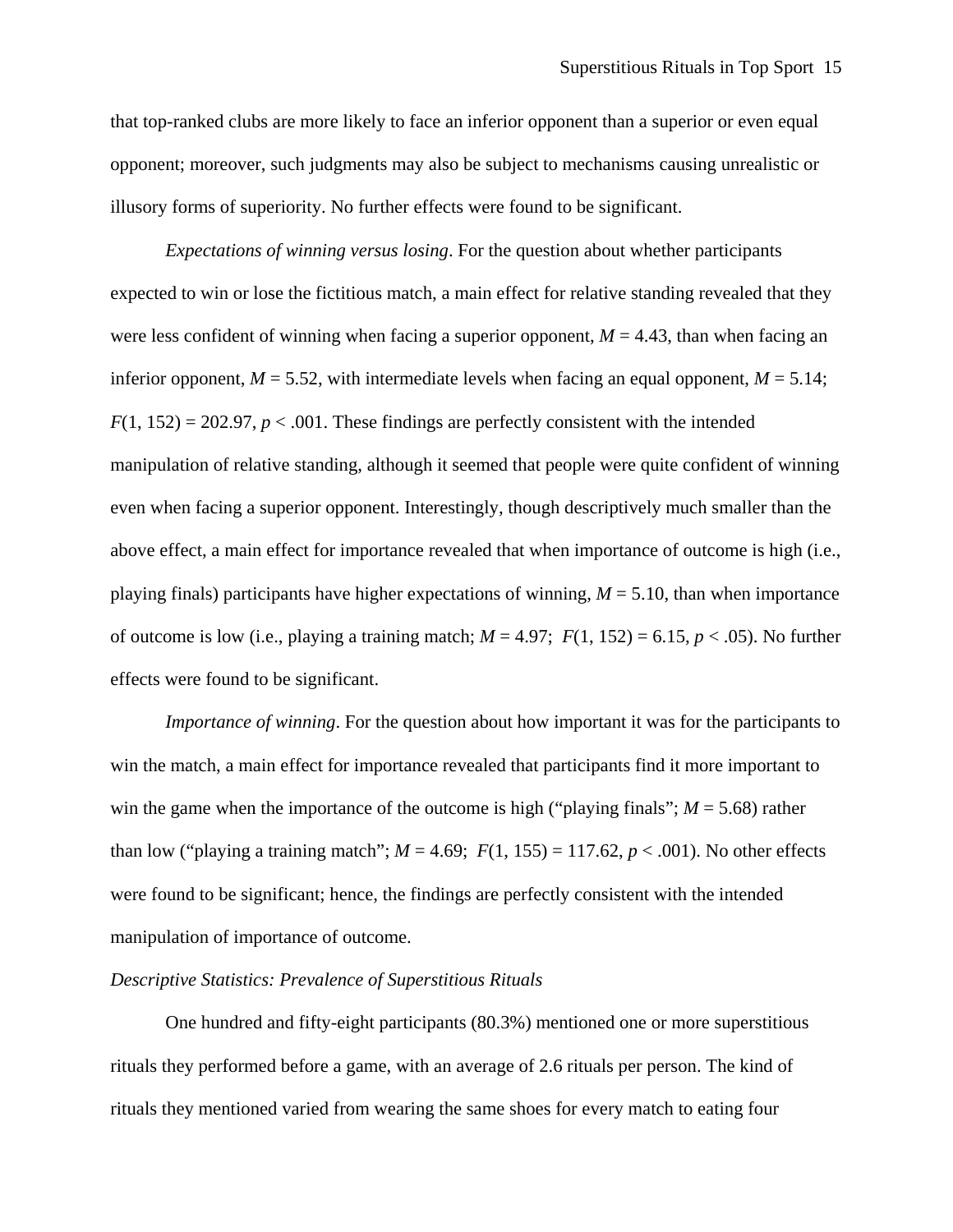pancakes before a home match. Striking rituals were: Putting a piece of chewing gum in a trampled part of the football pitch, wearing shin guards all the way from home to the place of the game (even when having to wear them for over 70 miles), having to see number thirteen at least once before the game, kissing a football shirt, and smoking a cigarette in the morning before the game. An overview of recurring rituals mentioned by the sportsmen is presented in Table 1. From these results it can be concluded that superstitious rituals are common among top-class players. No differences in kinds or amount of rituals were found between the three sports.

As can be seen in Table 1, it is often hard to distinguish superstitious rituals from useful preparation. As a case in point, participants often mentioned that they did the preparation before the game in a fixed order. Some even described in minute detail all the rituals they performed before the game, from 9.00 A.M. until the onset of the game in the evening. If the ritual consisted of eating special food, they often described the food in detail (i.e., eating steak with mushrooms, two slices of bread with cheese, drinking Red Bull). Warming-up rituals were also abundant: Participants often mentioned they would do the exercises in a fixed order or practice with a set teammate. If they were not able to carry out these rituals, they would feel unhappy about it. Some even mentioned that "things would definitely go wrong" if they didn't carry out their rituals. Idiosyncratic rituals, which can be seen as "pure rituals" because they have nothing to do with useful preparation for the game, are mentioned under the heading of "other" in Table 1, because these are often quite unique, and therefore do not fit in under the other headings. *Effects of Relative Standing, Importance, and Locus of Control: Hypotheses 1 Through 3* 

To test Hypotheses 1 through 3, we conducted a 3 (relative standing: superior vs. equal vs. inferior opponent) x 2 (importance: high vs. low) x 2 (locus of control: internal vs. external) analyses of variance on ritual commitment. Consistent with Hypothesis 1, this analysis revealed a main effect for relative standing,  $F(2, 312) = 14.83$ ,  $p < .001$ , indicating that when playing a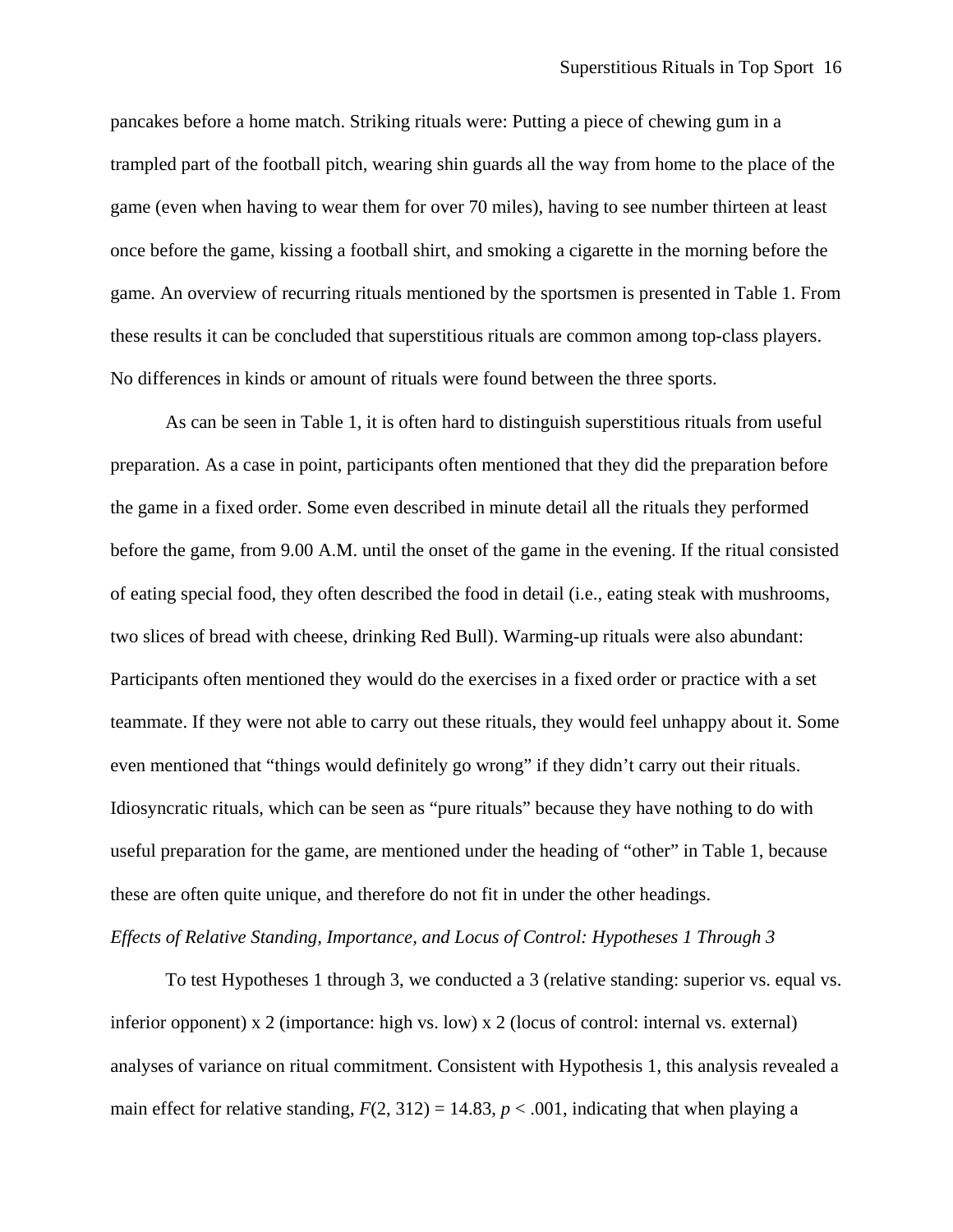superior,  $M = 3.01$ , or equal opponent,  $M = 2.98$ , ritual commitment is higher than when playing an inferior opponent,  $M = 2.84$ . As more direct test of Hypothesis 1, planned comparisons revealed a significant contrast of inferior opponent versus equal opponent and superior opponent,  $F(1, 156) = 14.83, p < .001.$ 

Consistent with Hypothesis 2, a main effect for importance of the outcome revealed that when importance was high,  $M = 3.27$ , ritual commitment was higher than when importance was low,  $M = 2.61$ ;  $F(1, 156) = 65.20$ ,  $p < .001$ . There were no significant interaction effects.

Finally, we advanced competing hypotheses regarding the link of locus of control with ritual commitment. Consistent with Hypothesis 3a (and inconsistent with Hypothesis 3b), the analysis revealed that externals,  $M = 3.20$ , exhibited greater levels of ritual commitment than did internals,  $M = 2.69$ ;  $F(1, 156) = 5.29$ ,  $p < .05$ . Thus, individuals who are prone to believe that outcomes are externally determined (rather than determined by themselves) exhibit greater ritual commitment.

# *The Mediating Role of Psychological Tension: A Test of Hypothesis 4*

We hypothesized that psychological tension may mediate the effects of uncertainty (caused by variation in relative standing) and importance, and suggested that it may mediate the link between locus of control and ritual commitment. To test mediation, we need to examine, first, the effects of the independent variables (i.e., relative standing, importance, and locus of control) on psychological tension – the presumed mediating variable. Hence, we conducted a 2 (importance: high vs. low) x 3 (relative standing: superior vs. equal vs. inferior) x 2 (locus of control: internal vs. external) univariate analysis of variance (ANOVA) on psychological tension. The analysis revealed that all effects were significant – and in a manner consistent with hypotheses. First, a main effect for relative standing, *F*(2, 312) = 27.32, *p* < .001, revealed greater levels of tension for a superior opponent,  $M = 3.25$ , or equal opponent,  $M = 3.28$  than for an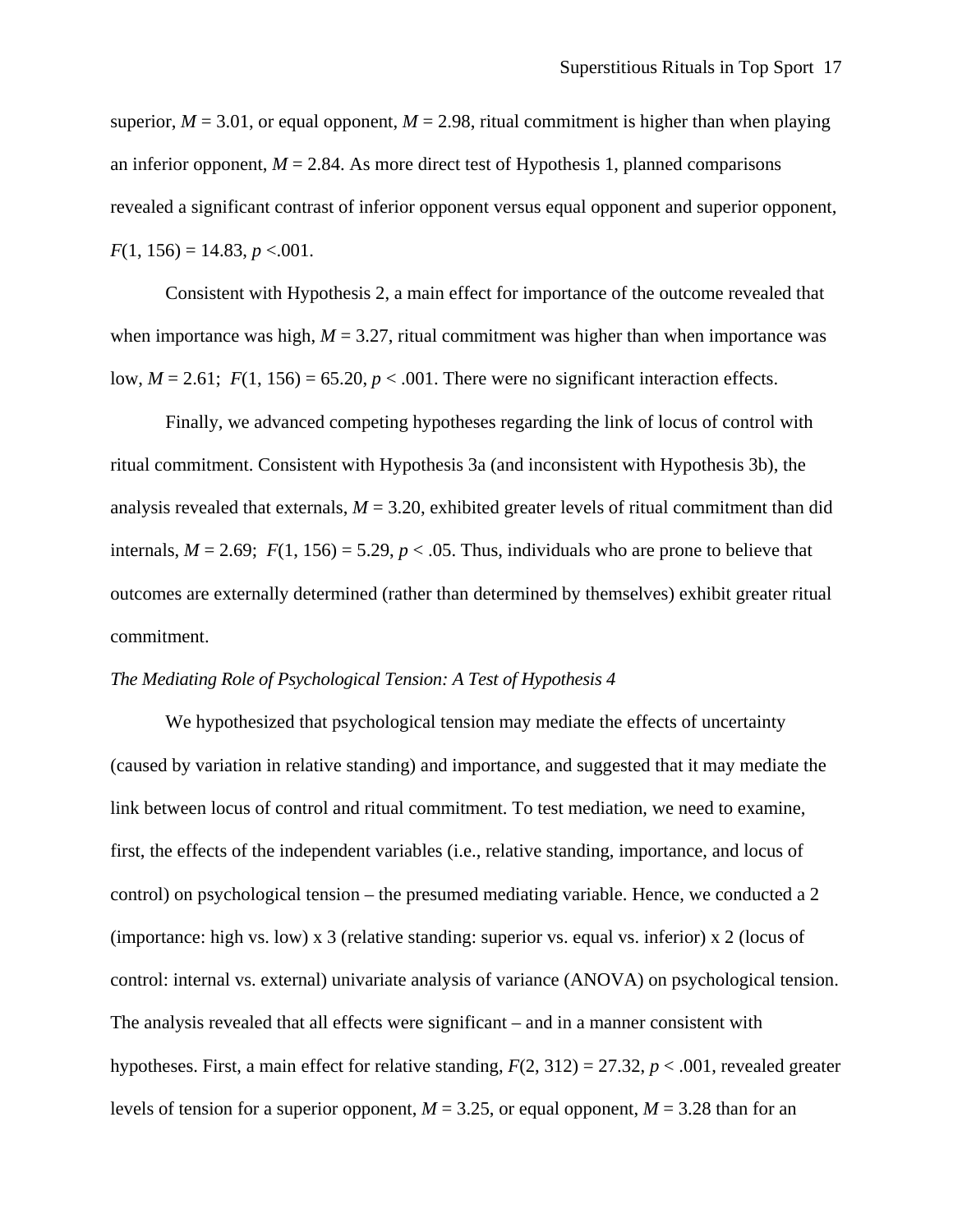inferior opponent,  $M = 2.90$ . As a more direct test, planned comparisons revealed a significant contrast of inferior opponent versus equal opponent and superior opponent,  $F(1, 156) = 32.32$ , *p*  $\leq$ .001. Second, a main effect for importance,  $F(1, 156) = 89.58$ ,  $p \leq$ .001, revealed greater levels of tension when importance was high,  $M = 3.52$ , rather than low,  $M = 2.76$ . And third, a main effect for locus of control,  $F(1, 156) = 4.88$ ,  $p < .05$ , revealed that that participants with an external locus of control,  $M = 3.31$ , exhibited greater tension than individuals with an internal locus of control,  $M = 2.98$ . There were no significant interaction effects.

Next, we conducted a 3 (relative standing) x 2 (importance) x 2 (locus of control) analysis of variance in which we included psychological tension as a covariate. This analysis revealed, first, that the F-value associated with the contrast of an inferior opponent versus a superior opponent and an equal opponent dropped from  $F(1, 156) = 14.83$ ,  $p < .001$  (in the previous analysis without the covariate) to  $F(1, 155) = 7.01$ ,  $p < .001$ . The mediator (psychological tension) caused a significant decline in the strength of the effect of uncertainty,  $Z = -3.23$ ,  $p <$  $.005, p < .005.$ 

Second, the analysis revealed that the *F*-value of the effect of importance of outcome declined from  $F(1, 156) = 65.20$ ,  $p < .001$  (in the previous analysis without the covariate) to  $F(1,155) = 10.81, p < .001$ , a significant decline,  $Z = 5.43, p < .001$ .

 Third, the analysis revealed that the effect of locus of control remained significant, and did not exhibit a significant decline – from  $F(1, 156) = 5.29$ ,  $p < .05$  (without covariate) to  $F(1, 155)$  $= 4.58$ ,  $p < .05$  (with covariate), a non-significant decline,  $Z = -1.32$ , *ns*.

 Thus, consistent with Hypothesis 4, psychological tension mediated both the effect of uncertainty (caused by variations in relative standing), and the effect of importance of the outcome. In both cases, we found significant mediation, even though the effect remained significant – evidence in support of partial mediation. The effect of locus of control was not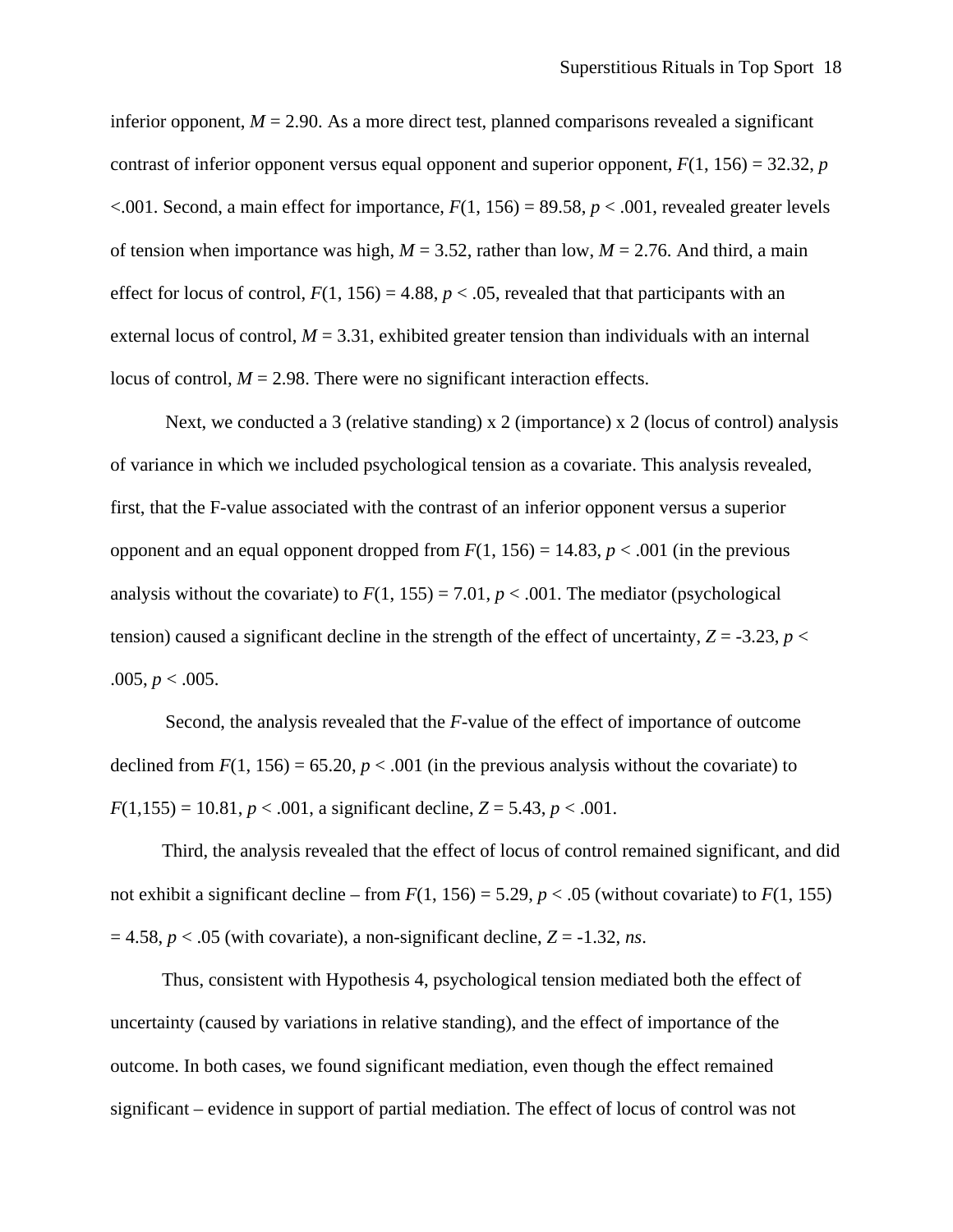mediated by psychological tension. Taken together, the present findings suggest that external circumstances regarding the outcome (importance) and the opponent (relative standing) influence psychological tension, which in turn influence the extent to which an individual wishes or needs to enact superstitious rituals.

#### **Discussion**

The present research examined situational and person-related influences on ritual commitment among sportsmen, that is, the desire or need to enact superstitious rituals before a match. The results provided good evidence in support of most hypotheses. First, consistent with Hypothesis 1, relative to an inferior opponent, an opponent that was believed to be superior or equal to the own team elicited greater levels of ritual commitment. Second, consistent with Hypothesis 2, ritual commitment was greater when the importance of the outcome was believed to be high (i.e., finals) rather than low (i.e., a training match). Third, locus of control appeared to be significantly associated with both ritual commitment and psychological tension, such that relative to externals, internals exhibited greater levels of ritual commitment and psychological tension (supporting Hypothesis 3a). Finally, consistent with Hypothesis 4, psychological tension appeared to mediate the effects of relative standing and importance on ritual commitment.

The present research makes a unique contribution to the existing literature in that superstition was assessed quantitatively among a large group of top-sportsmen, looking at the combined effects of personality and situational differences on superstitious behavior, as well as the mediating effect of psychological tension. These findings are in line with the notion that superstitious behavior will be most pronounced when (a) uncertainty is either high or moderate, (b) importance of succeeding is high, and (c) when a person perceives success as dependent on external factors rather than as being under his own control. Importantly, the finding that psychological tension was found to mediate the effects of relative standing and importance on ritual commitment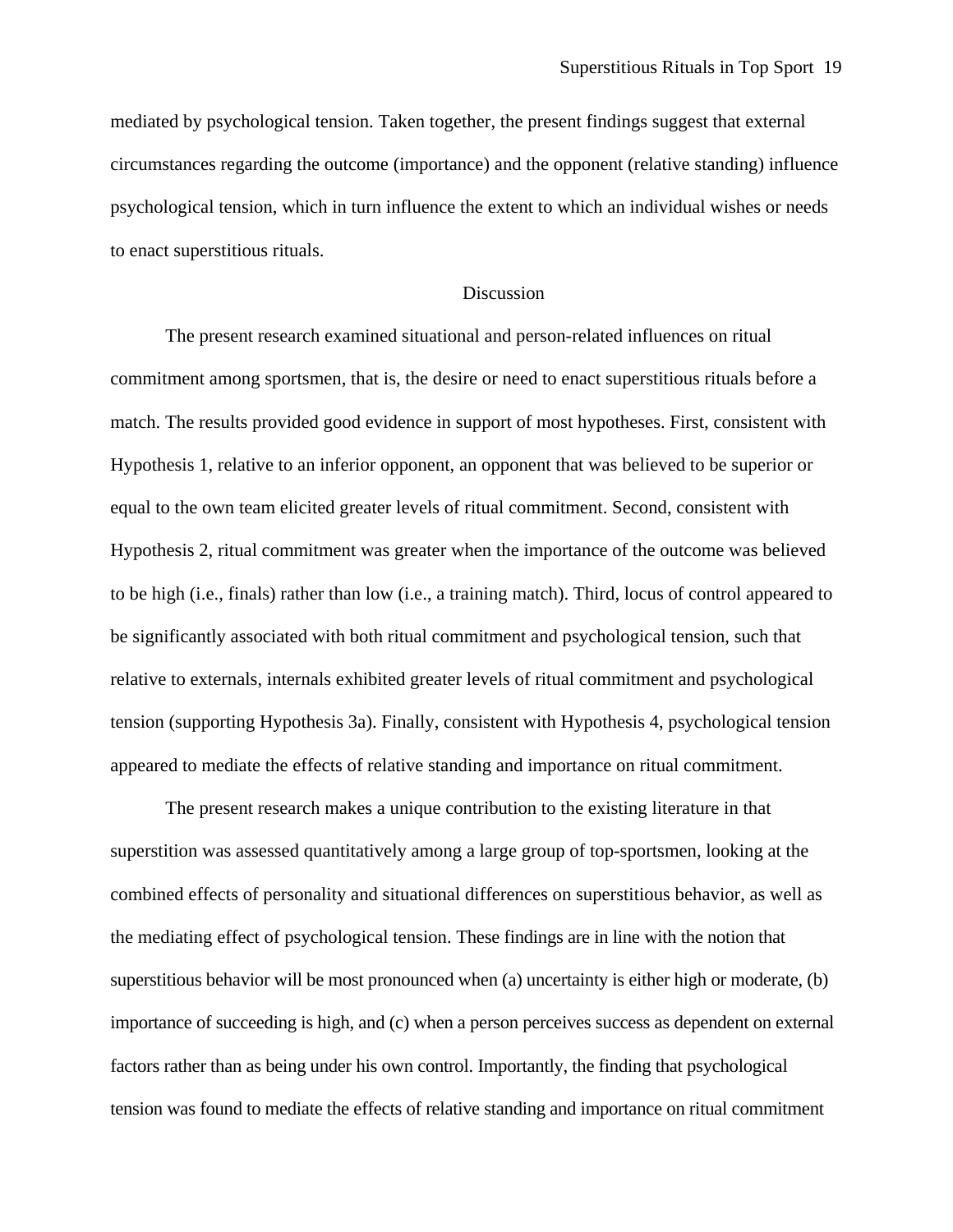supports the notion that the functionality of superstition may glean from reducing psychological tension in players. As noted earlier, several theorists have advanced this claim, but the empirical body of knowledge is exceedingly small. Hence, an important contribution of the present research is that it provides empirical support for a compelling argument that is often advanced but hardly tested.

Moreover, the tension-reducing role of superstitious behavior extends the literature in showing that the conditioning explanation provided by Skinner (1948, 1953) as well as the confusing-skill-with-chance explanation provided by Langer (1975, 1977; Langer & Roth, 1975) can be enriched with the tension-reducing effect of rituals. The conditioning might exist, because sportsmen may try to ward of tension by enacting rituals, which may explain why sportsmen hold on to rituals, even when the desired outcome (winning the game) is not obtained. That is, sportsmen may use rituals as a way of preparing mentally for a game. The present findings extend the confusion-skill-with-chance argument, in that, perhaps, the reduction in psychological tension before a match may be experienced as an important outcome as such. That is, one may speculate that in preparing for a match, the most important concern is to regulate one's own psychological and physical state, and that sportsmen may thus *realistically* see a strong link between enacting superstitious rituals and a desired outcome. This link between enactment of rituals and the outcome of tension-reduction may be a stronger cause of ritual commitment than the more distal link between enactment of rituals and the outcome of the match. Such reasoning emphasizes the regulatory function of superstitious rituals, which we believe is important to our understanding of why such rituals may come into being and persist.

We suggest that the tension-regulating function of superstitious rituals may more often help than harm a team member to perform well and contribute to team performance. As a case in point, research by Lobmeyer and Wasserman (1986) indicated that rituals carried out just before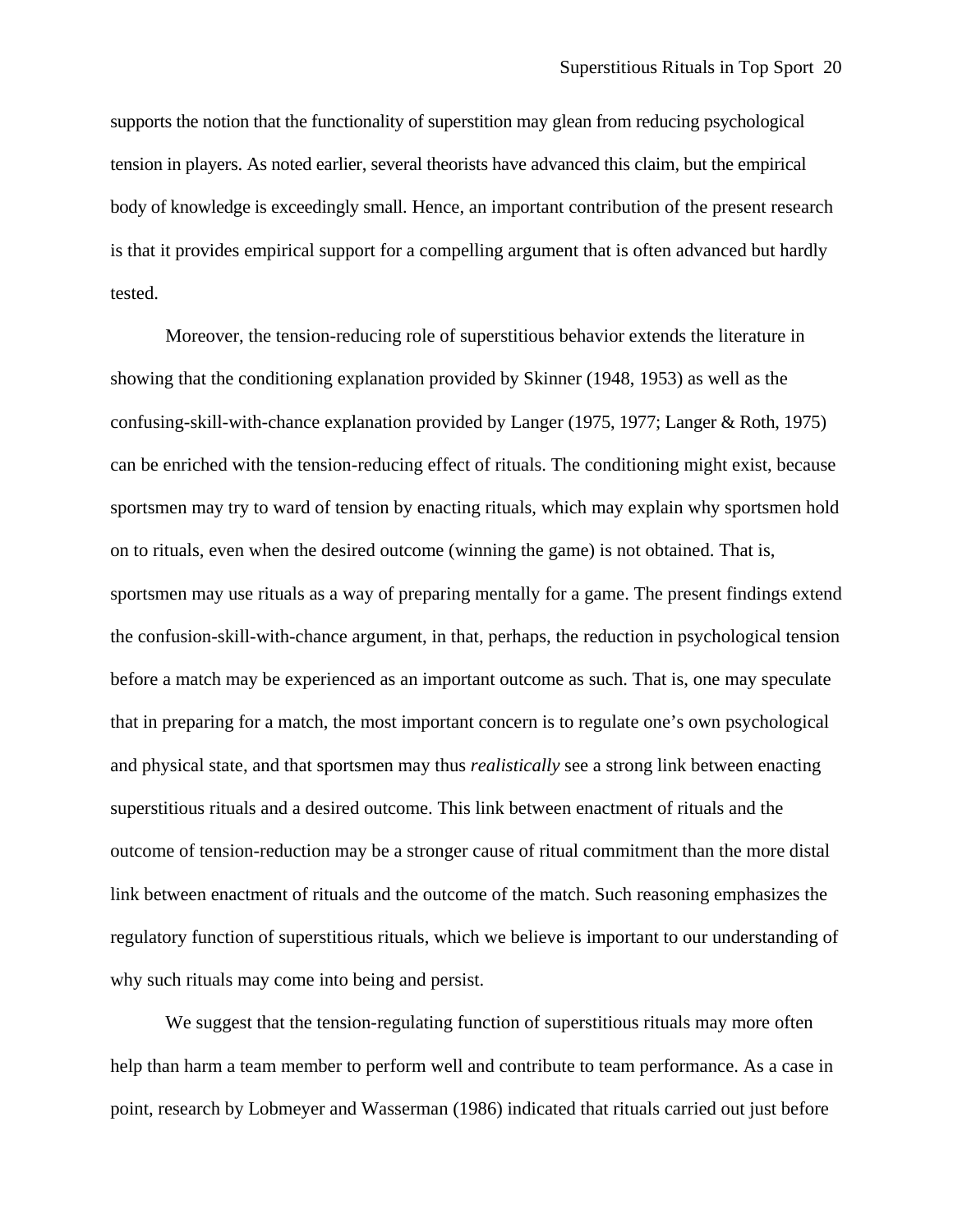taking a free throw during a basketball game do appear to influence subsequent performance in a positive way. Moreover, their work suggested that subsequent performance was only promoted in those who believed that the enactment of superstitious rituals would have beneficial effects on performance. This (potentially) illusory effect of rituals on performance is called *psychological placebo* by Neil (1980), who seeks to explain the positive effects of rituals in terms of selffulfilling prophecies and confirmation processes: Rituals "work" because the person believes in them and expects this. The results of the current study showed that superstitious individuals are less self-confident and experience a higher level of psychological tension before a match than less superstitious persons. These findings indicated that rituals can play a role in reducing psychological tension for sportsmen. Furthermore, these findings support the idea that some perceptual biases (i.e., superstition) may be "highly adaptive under many circumstances" (Taylor & Brown, 1988, p. 205).

One may also argue that the enactment of rituals enhance the probability of reaching the "Ideal Performance State" (IPS; Garfield & Bennet, 1984; Williams, 1986), which is characterized by feeling relaxed (both mentally and physically), feeling full of energy, experiencing extraordinary awareness, and being focused on the present as well as feeling in control. An Ideal Performance State is often associated with a disorientation of time and place, and the person has the feeling as if things happen in slow motion. These positive states, which parallel the optimal experience of flow (Csikszentmihalyi, 1990, Csikszentmihalyi & LeFevre, 1989), may be expected to help rather than harm performing well, perhaps more so for challenges that are closer in time. The practical implication may be for trainers/coaches to acknowledge the potential benefits of superstitious rituals in terms of tension-reduction, and consequently encourage or at least not discourage the enactment of rituals by sportsmen.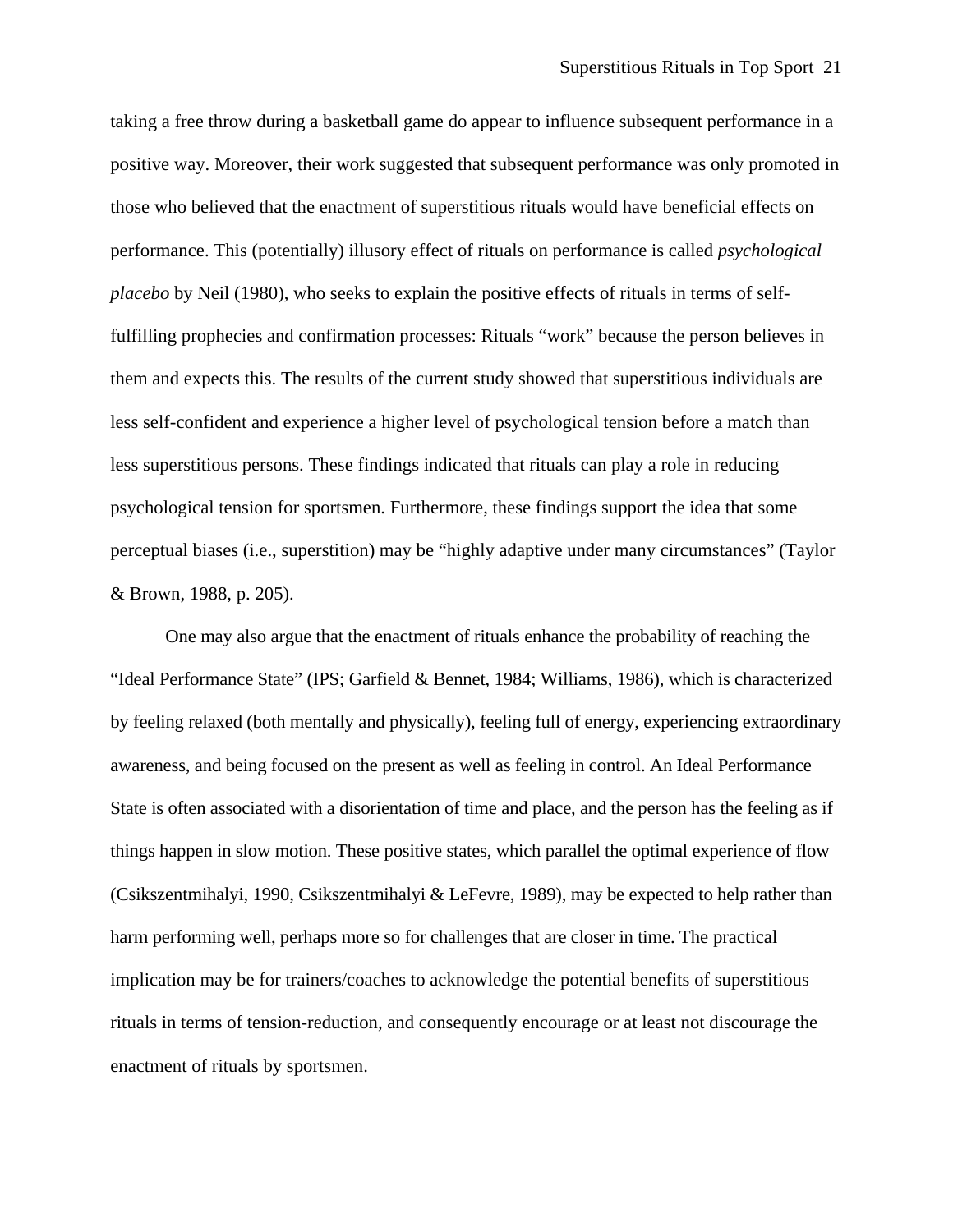Although we thus far discussed the potential benefits and functionality of the use of rituals, one might argue that the use of rituals can go too far. For instance, some rituals may become obsessive, or too many rituals "have" to be carried out – in either event, they may harm rather than help performing. For example, McCallum (1992) describes how a player obsessively carries out so many rituals, that he looses twelve pounds in ten days. In an interview (De Lange, 1996) a karate practitioner tells that he had the superstitious ritual of touching his pants during a karate tournament. This meant that by doing this, his guard was down for a moment, providing his opponent with an opportunity to score. In the examples mentioned, the rituals might be useful in reducing anxiety, but could be detrimental for performance. In those cases, it might be better to perform other rituals, with no harmful side effects, which can be carried out under all circumstances. Trainers/coaches should pay attention to the occurrence and development of superstition in players and teams, and should be able to coach and give guidance in this respect as well. Future research could focus on the functionality of different kinds of rituals, for instance by assessing the effects of kind of rituals on tension and performance of sportsmen.

We should briefly outline some limitations of the present research. To begin with, while the sample is unique in that superstitious rituals should matter the most to those who are often faced with high-stake situations characterized by uncertainty regarding the outcome, it is important to note that all participants were players involved in team sports rather than individual sports. Thus, one should be careful in generalizing the present findings to other samples or other situations. Perhaps more importantly, the present research used a scenario methodology, which is characterized by some well-known methodological limitations. For example, one may to some degree question whether participants can place themselves into the hypothetical situations (e.g., to "experience" the high-stake situation), whether tendencies toward favorable self-presentation underlie the present findings, and whether imagined responses in hypothetical situations match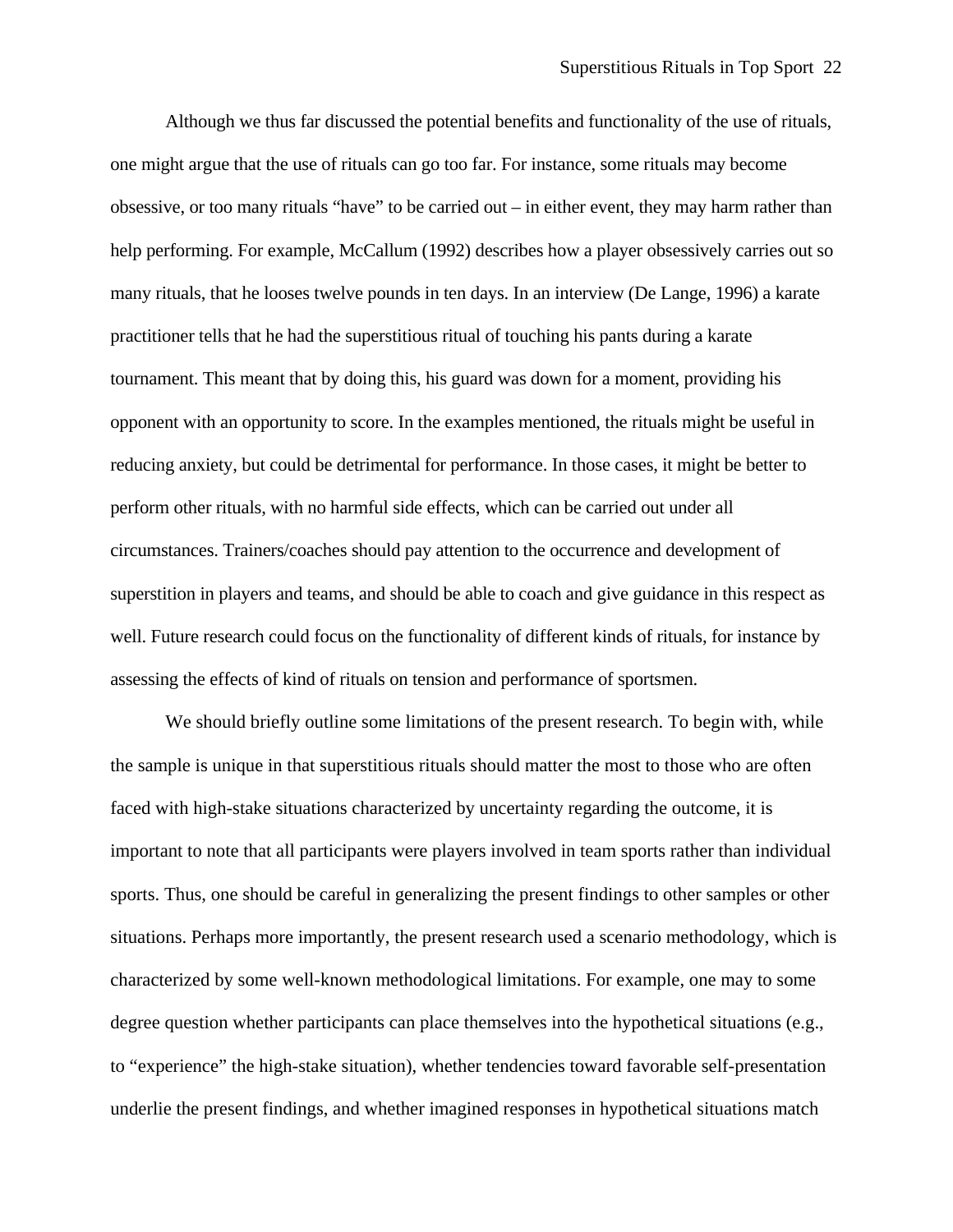actual responses in actual situations. However, some of these limitations would not seem to be crucial. For example, top sportsmen should have little if any problem imagining the hypothetical situations (i.e., the situations should be very real for them), and their willingness to list a substantial number of superstitious rituals would not immediately follow from tendencies toward favorable self-presentation. Nevertheless, it would be desirable for future research to complement this work by examining actual behavior, and perhaps by using alternative measures for assessing psychological tension (e.g., physiological measures, such as heart rate variability), which should also reveal an important mediational role.

#### Concluding Remarks

 Although the enactment of superstitious rituals often does not make sense to observers, it may serve an important tension-regulation function for sportsmen before a match. The regulation of psychological tension becomes especially important in situations characterized by uncertainty and high importance. While the enactment of superstitious rituals are often believed to be unrelated to any outcome, the present findings suggest that at least one important outcome is likely to be obtained – that is, regulating psychological tension. This immediate outcome may be very important to subsequent performance, and perhaps even more so when the performance is closer in time. As such, the present research contributes not only to extant theorizing about superstitious rituals but also to how coaches and fellow teams members should perhaps judge such rituals – as an inherent part of mental and physical preparation to an important match in which the outcome is rather uncertain.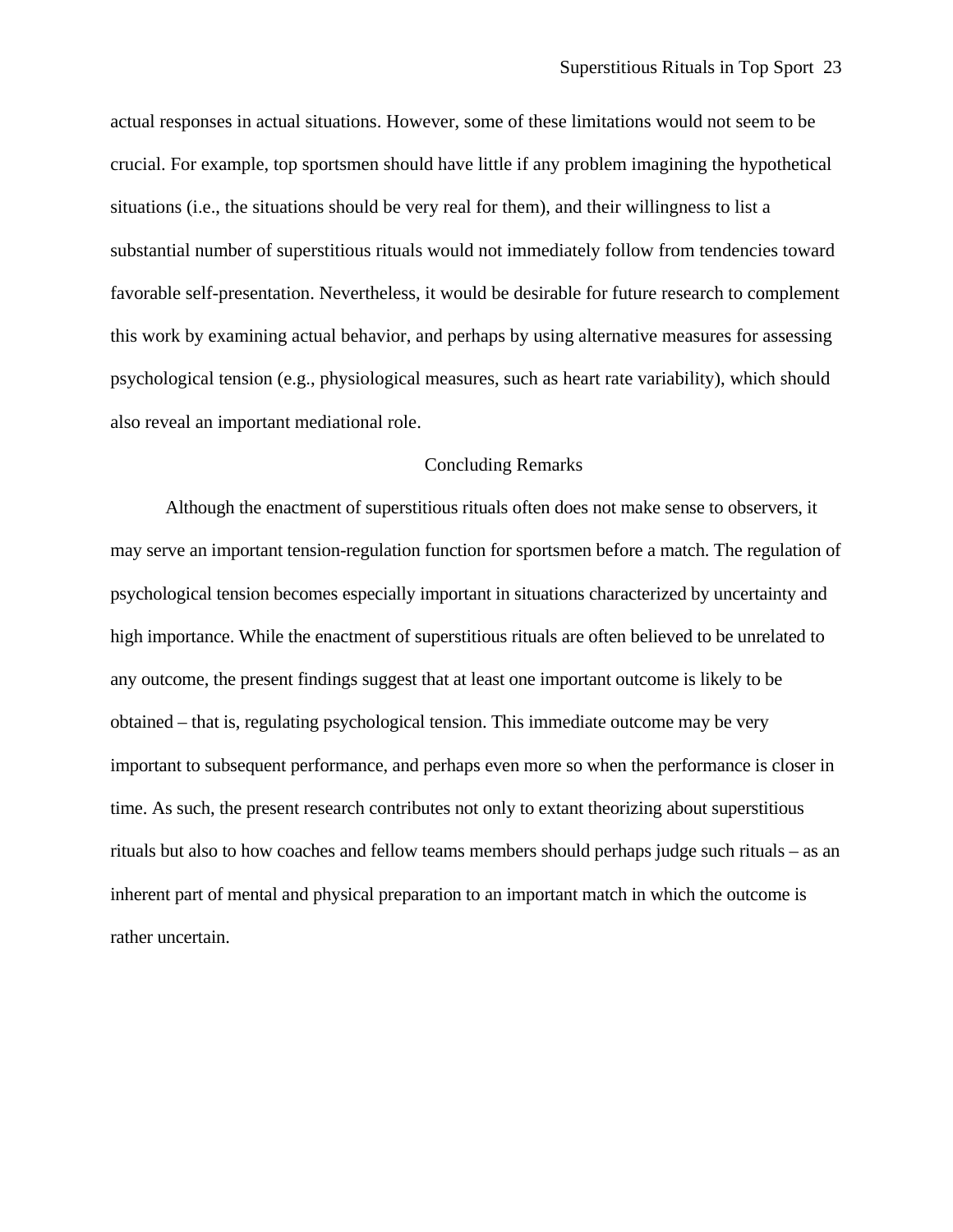## References

- Andriessen, J. H. (1971). *Interne of externe beheersing. (Internal versus external locus of control).* Unpublished Dissertation, Free University, Amsterdam.
- Benassi, V. A., Sweeny, P. D., & Dufour, C. L. (1988). Theoretical notes: Is there a relation between locus of control, orientation and depression? *Journal of Abnormal Psychology, 97*, 357-367.
- Bleak, J. L., & Frederick, C. M. (1998). Superstitious behavior in sport: Levels of effectiveness and determinants of use in three collegiate sports. *Journal of Sport Behavior, 21*, 1-15.
- Crowne, D. P., & Liverant, S. (1963). Conformity under varying conditions of personal commitment. *Journal of Abnormal and Social Psychology, 66*, 547-555.
- Csikszentmihalyi, M. (1990). *Flow: The psychology of optimal experience.* New York: Harper and Row.
- Csikszentmihalyi, M., & LeFevre, J. (1989). Optimal experience in work and leisure. *Journal of Personality and Social Psychology, 56*, 815-822.
- Feather, N. T. (1969). Attribution of responsibility and valence of succes and failure in relation to initial confidence and choice behavior. *Journal of Personality and Social Psychology, 13*, 129-144.
- Furnham, A., & Steel, H. (1993). Measuring locus of control: A critique of general, children's, health- and work-related locus of control questionnaires. *British Journal of Psychology, 84*, 443-479.
- Garfield, C. A., & Bennet, H. Z. (1984). *Peak performance: Mental training techniques of the world's greatest athletes.* Los Angeles: Tarcher.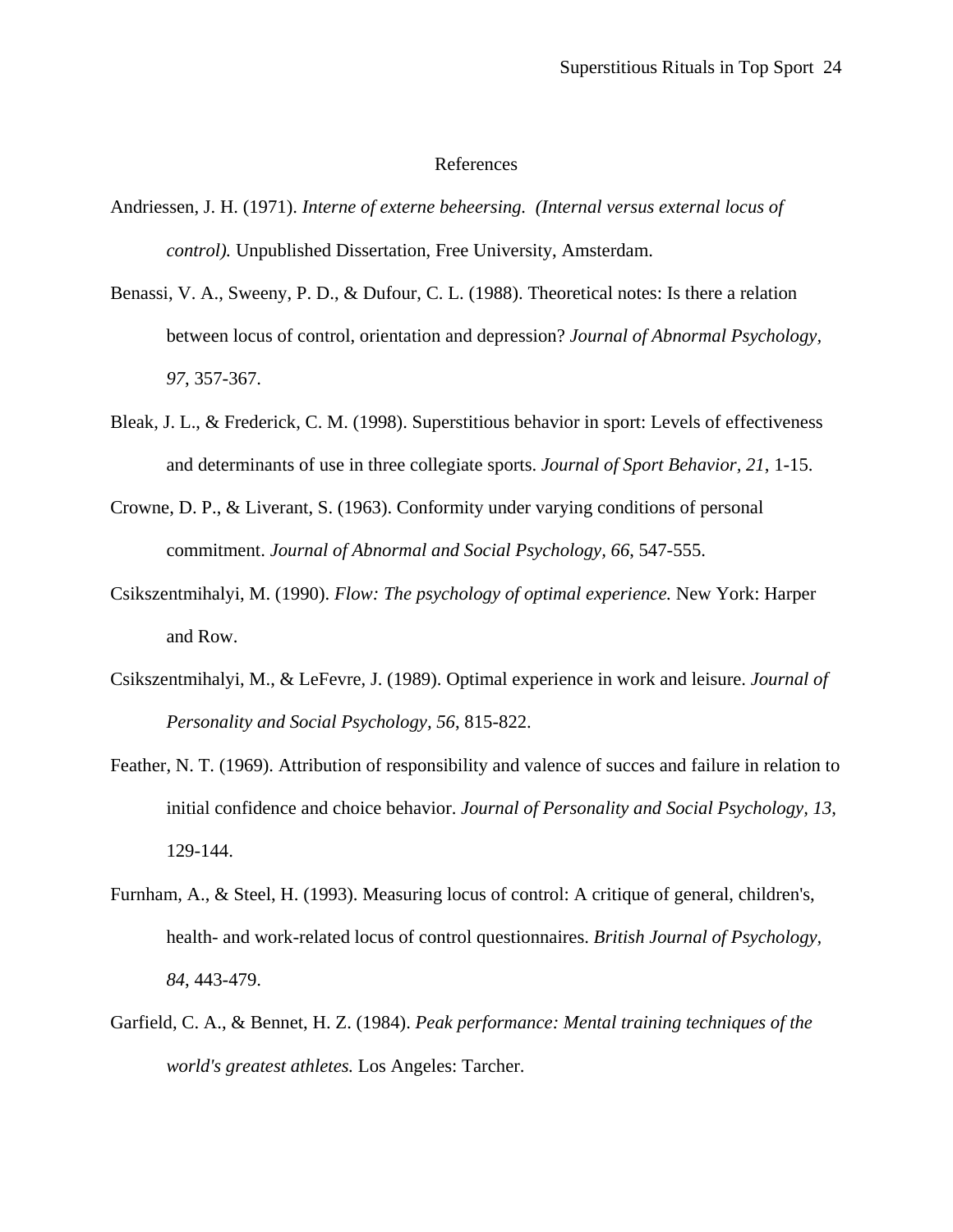- Gore, P. M., & Rotter, J. B. (1963). A personality correlate of social action. *Journal of Personality, 31*, 58-64.
- Kahneman, D., & Tversky, A. (1984). Choices, values, and frames. *American Psychologist, 39*, 341-350.
- Kelley, H. H. (1967). Attribution theory in social psychology. In D. Levine (Ed.), *Nebraska Symposium on Motivation* (Vol. 15). Lincoln: University of Nebraska Press.

Lange, P. d. (1996). Number 13 (nummer 13). *NRC-Handelsblad,* p. 16.

- Langer, E. J. (1975). The illusion of control. *Journal of Personality & Social Psychology, 32*, 311-328.
- Langer, E. J. (1977). The psychology of chance. *Journal for the Theory of Social Behaviour, 7*, 185-207.
- Langer, E. J., & Roth, J. (1975). Heads I win, tails it's chance: The illusion of control as a function of the sequence of outcomes in a purely chance task. *Journal of Personality & Social Psychology, 32*(6), 951-955.
- Lefcourt, H. M. (1976). *Locus of control: Current trends in theory and research.* Hillsdale, NJ: Erlbaum.
- Lefcourt, H. M. (1981). *Research with the locus of control construct: Vol. 1. Assessments methods*. New York: Academic Press.
- Lefcourt, H. M. (1983). *Research with the Locus of control construct: Vol. 2. Developments and social problems*. New York: Academic Press.
- Lefcourt, H. M. (1984). *Research with the locus of control construct: Vol. 3: Extensions and limitations*. New York: Academic press.
- Lerner, M. J. (1965). Evaluation of performance as a function of performer's reward and attractiveness. *Journal of Personality and Social Psychology, 1*, 355-360.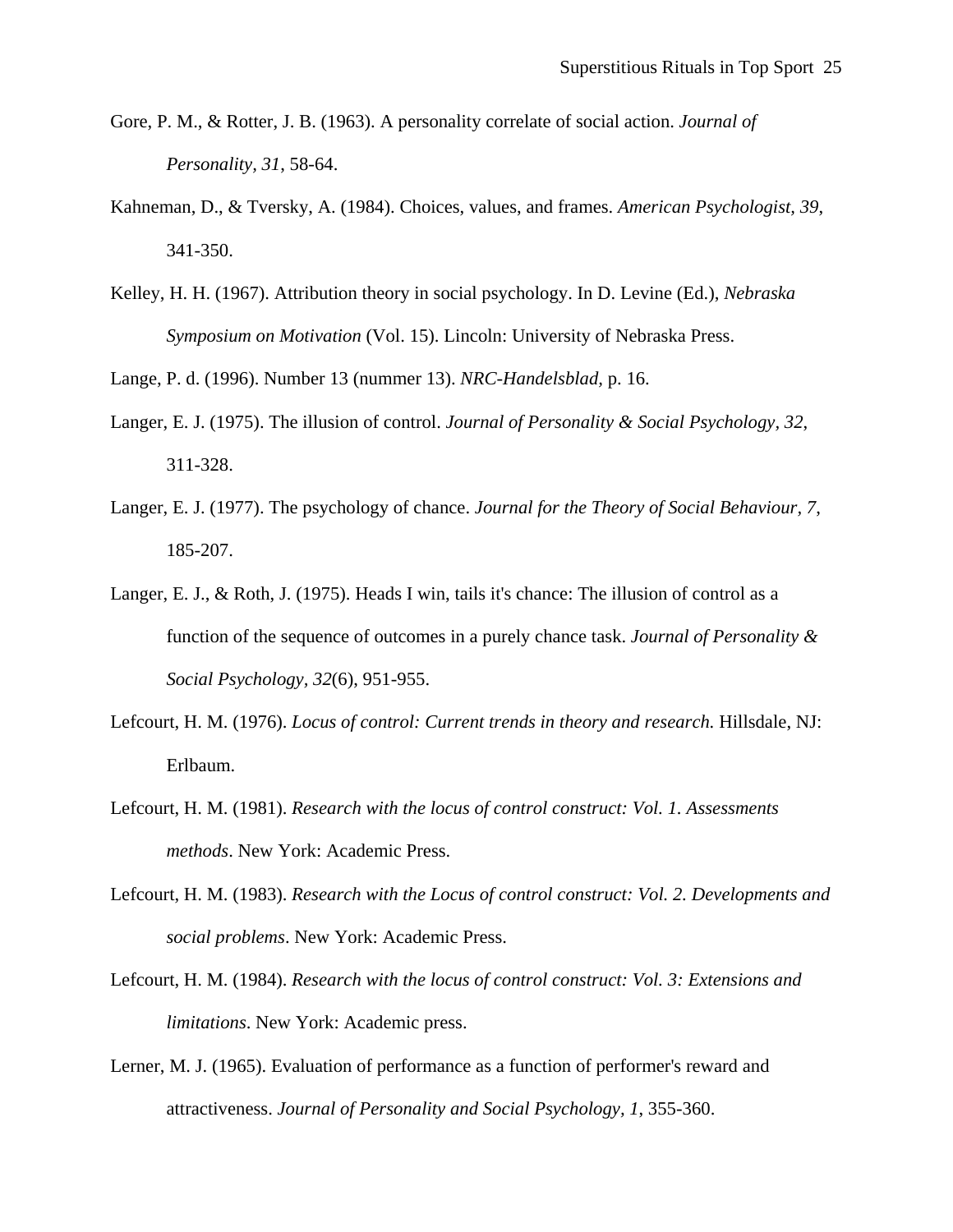Lobmeyer, D. L., & Wasserman, E. A. (1986). Preliminaries to free shooting superstitious behavior? *Journal of Sport behavior, 9*, 70-78.

Malinovski, B. (1955). *Magic, science and religion*. New York: Doubleday Inc. (Anchor Books).

- McCallum, J. (1992). Green cars, black cats, Lady Luck. In S. J. Hoffman (Ed.), *Sports and religion* (pp. 191-202). UK: Human Kinetics Publishers.
- McGarry, J. J., & Newbarry, B. H. (1981). Beliefs in paranormal phenomena and locus of control: A field study. *Journal of Personality and Social Psychology, 41*, 725-736.
- Neil, G. (1980). The place of superstition in sport: The self-fulfilling prophecy. *Coaching Review, 3*, 40-42.
- Neil, G., Anderson, B., & Sheppard, W. (1981). Superstitions among male and female athletes of various levels of involvement. *Journal of Sport Behavior, 4*, 137-148.
- Reid, D. (1984). Participative control and the chronic-illness adjustment process. In H. Lefcourt (Ed.), *Research with the locus of control construct: Extensions and limitations* (Vol. 3, pp. 361-389). San Diego, CA: Academic Press.
- Reitz, H. J., & Jewell, L. N. (1979). Sex, locus of control, and job involvement: A six-country investigation. *Academy of Management Journal, 22*, 72-80.
- Rotter, J. B. (1966). Generalized expectancies for internal versus external control of reinforcement. *Psychological Monographs, 80*, nr. 609.
- Sank, Z. B., & Strickland, B. R. (1973). Some attitudes and behavioral correlates of a belief in militant or moderate social action. *Journal of Social Psychology, 90*, 337-338.
- Schippers, M. C. (1998). *Boredom and distraction at work (Verveling en afleiding op het werk).* Unpublished Master's thesis, Free University, Amsterdam.
- Seligman, M. E. P., & Maier, S. F. (1967). Failure to escape traumatic shock. *Journal of Experimental Psychology, 74*, 1-9.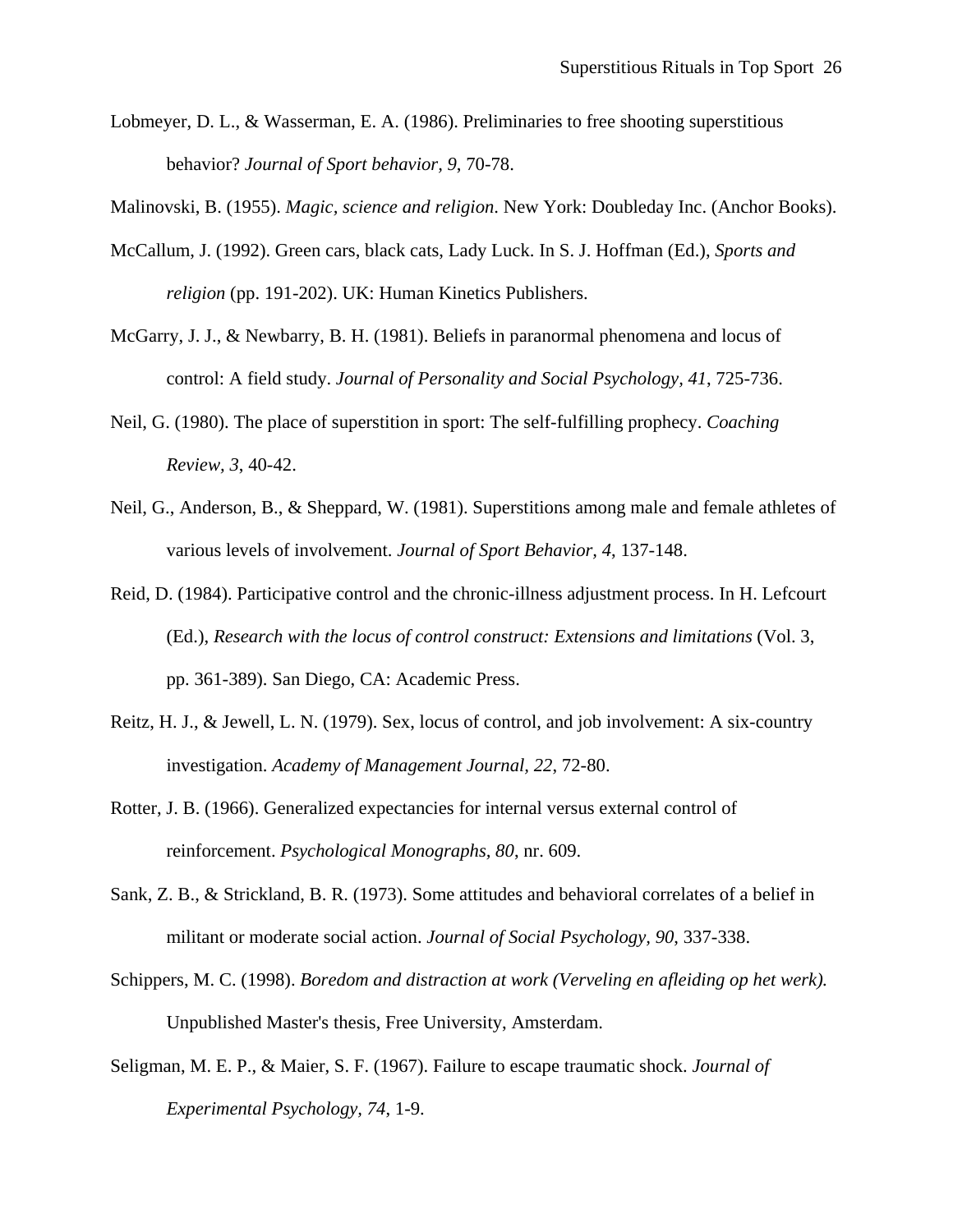- Skinner, B. F. (1948). Superstition in the pigeon. *Psychologist, 44*, 1-12.
- Skinner, B. F. (1953). *Science and human behavior*. New York: Macmillan.
- Statlender, S. (1983). *Gender differences in the adjustment to divorse.* Unpublished Master's thesis, Univerity of Massachusetts, Amherst.
- Strickland, B., R. (1965). The prediction of social action from a dimension of internal-external control. *Journal of Social Psychology, 66*, 353-358.
- Strickland, B. R. (1978). Internal-external expectancies and health-related behaviors. *Journal of consulting and Clinical Psychology, 46*, 1192-1211.
- Strickland, B. R. (1989). Internal-external control expectancies: From contingency to creativity. *American Psychologist, 44*, 1-12.
- Tobacyk, J., & Milford, G. (1983). Belief in paranormal phenomena: Assessment instrument development and implications for personality functioning. *Journal of Personality and Social Psychology, 44*, 1029-1037.
- Van Raalte, J. L., Brewer, B. W., Nemeroff, C. J., & Linder, D. E. (1991). Chance orientation and superstitious behaviour on the putting green. *Journal of Sport Behavior, 14*, 41-50.
- Vyse, S., A. (1997). *Believing in magic: The psychology of superstition.* New York: Oxford University Press.
- Williams, J. M. (1986). Psychological characteristics of peak performance. In J. M. Williams (Ed.), *Applied sport psychology*. Palo Alto: Mayfidd Publ. Comp.
- Womack, M. (1992). Green cars, black cats, lady Luck. In S. J. Hoffman (Ed.), *Sports and Religion* (pp. 203-212). UK: Human Kinetics Publishers.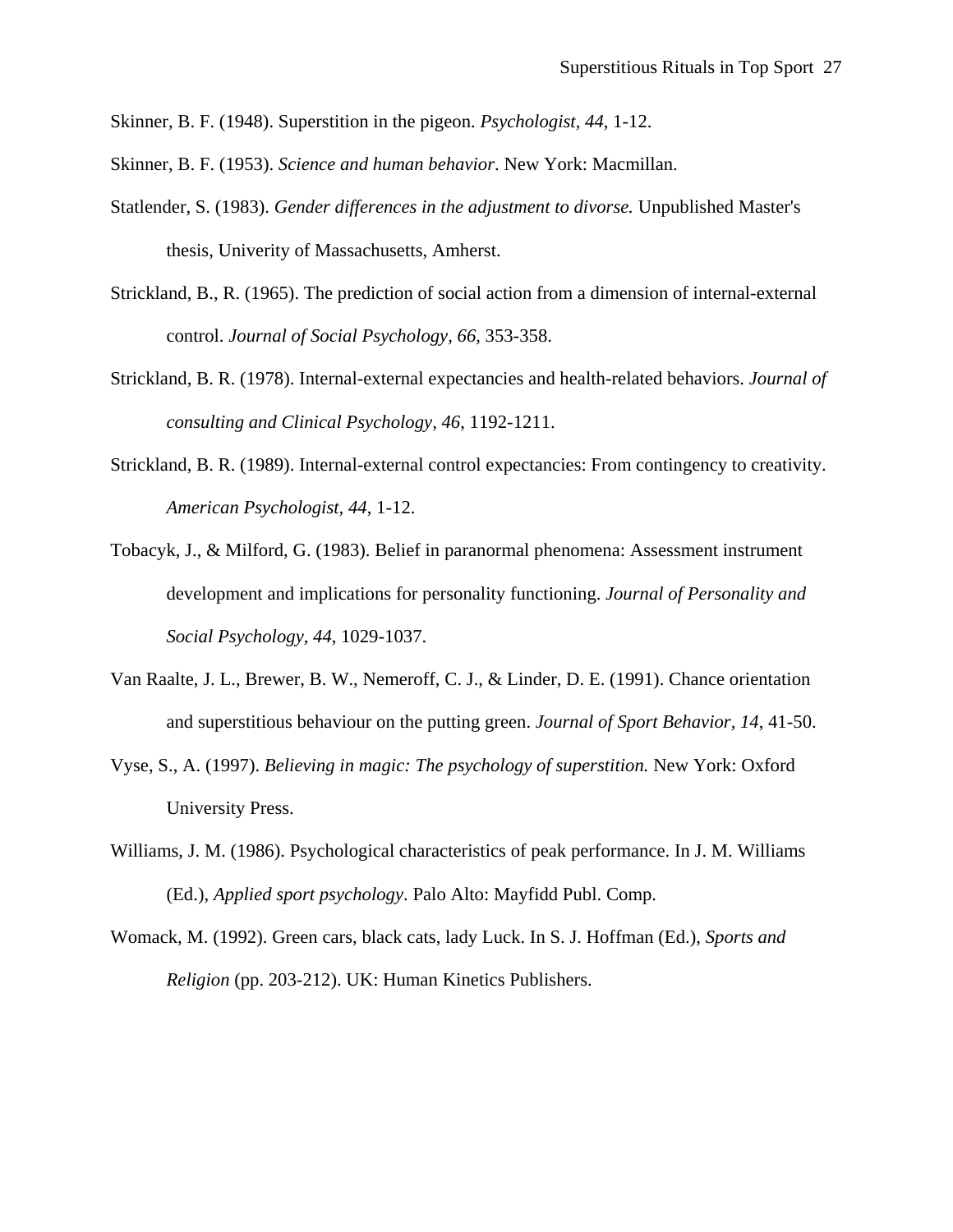#### Footnotes

 $1$  One could argue that the condition "playing an equal opponent" should be exactly in between the conditions playing a superior or inferior opponent. However, we expected greater ritual commitment when playing an equal opponent or a superior opponent rather than an inferior opponent. This expectation is partially based on the notion that "losses loom larger than gains" and that people are more strongly oriented toward minimizing losses than maximizing gains (e.g., Kahneman & Tversky, 1984). We suggest that the possibility of losing, coupled with the belief that one is able to minimize the likelihood of a loss, is relatively higher when playing an equal team or a superior team. Hence, level of uncertainty (and as a consequence, level of ritual commitment) should be greater when playing an equal or superior team rather than playing an inferior team.

 $2^2$  One could argue that players of top-ranking clubs will find it important in all situations to win. In that case, no differences with respect to superstition would be found in different situations. However, as will be described in the results, we did find differences in how much importance players attached to winning for different kinds of matches.

<sup>3</sup> Due to missing values on one of the measures, and to use the same sample in all analyses, we disregarded the data of 29 participants. Alternative treatment of missing values, such as disregarding data per measure, yielded virtually identical findings. Hence, all analyses are based on a sample of 158 participants.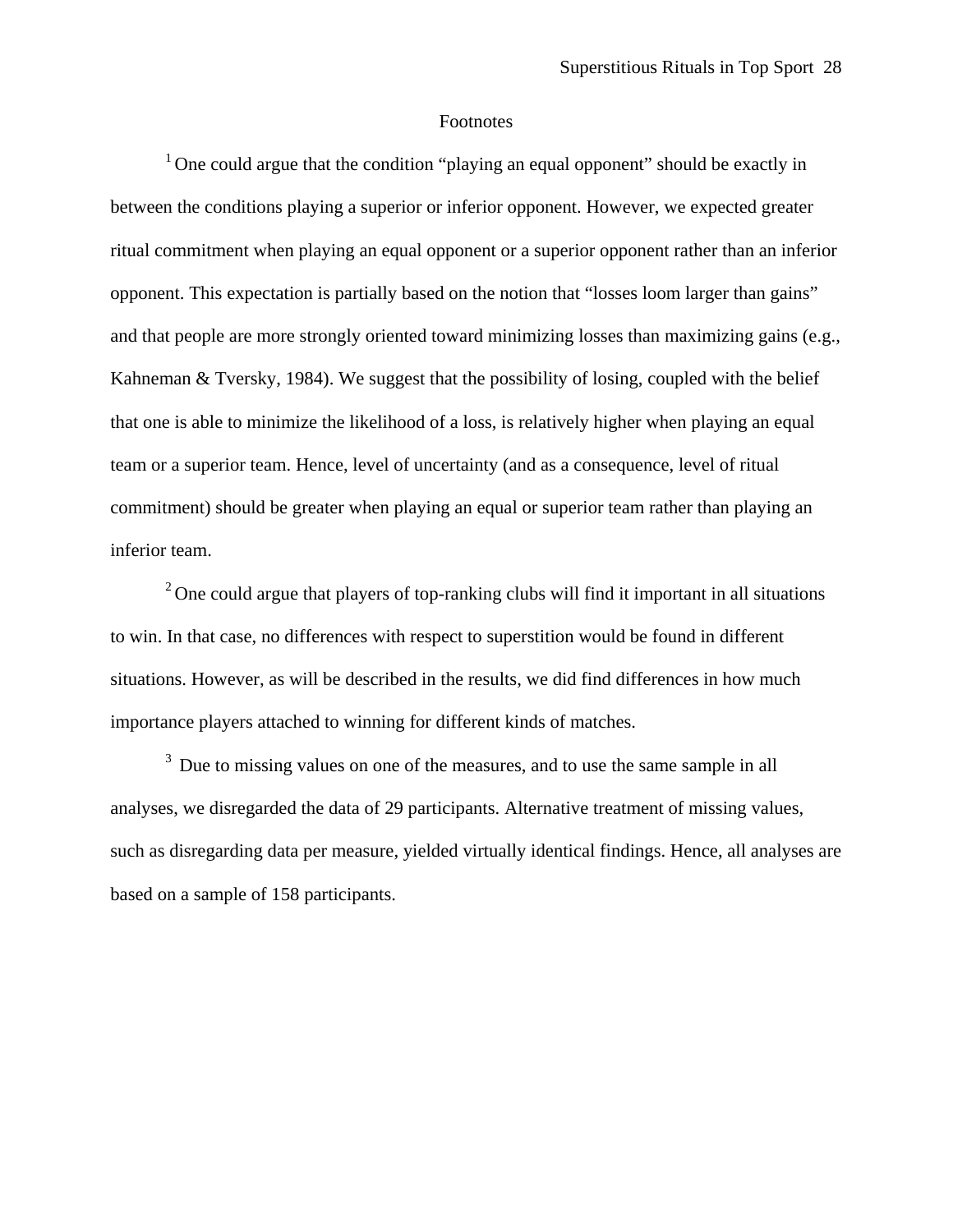Table 1.

# *Recurring rituals mentioned by participants.*

|                                                                          | Number of times mentioned |                |          |              |  |
|--------------------------------------------------------------------------|---------------------------|----------------|----------|--------------|--|
| Kinds of rituals                                                         | Football                  | Volleyball     | Hockey   | <b>Total</b> |  |
|                                                                          | $N=97$                    | $N = 52$       | $N = 48$ | $N = 197$    |  |
| Eating special food                                                      | 43                        | 10             | 13       | 66           |  |
| Being involved in relaxing activities (e.g., watching TV, go for a walk) | 42                        | $\overline{4}$ | 5        | 51           |  |
| Entering the field in a prescribed order, fixed place in dressing room,  |                           | 10             | 6        | 46           |  |
| arriving at the stadium in a fixed order (first, second)                 |                           |                |          |              |  |
| Wearing special clothes (e.g., swimming trunks under football pants)     | 16                        | 12             | 23       | 51           |  |
| Go to bed early                                                          | 15                        | $\mathbf{1}$   | 3        | 19           |  |
| Dress in a certain order                                                 | 13                        | 6              | 8        | 27           |  |
| Warming-up (e.g., in a special place, same order of exercises)           | 12                        | 4              | 7        | 23           |  |
| Taking the time for pre-game activities                                  | 11                        | 7              | 7        | 25           |  |
| Look after equipment (e.g., polish shoes)                                | 10                        | $\overline{2}$ | 6        | 18           |  |
| Doing things in a fixed order                                            | 8                         | $\overline{2}$ | 3        | 13           |  |
| Personal care (e.g., not shaving, paint nails)                           | 7                         | $\overline{4}$ | 8        | 19           |  |
| Going to the toilet (e.g., fixed time, fixed number of times)            | 7                         | $\overline{2}$ | 5        | 14           |  |
| Interpersonal rituals (e.g., wishing everyone good luck one by one,      |                           | 4              | 11       | 19           |  |
| fixed roommate, hitting leg guards keeper)                               |                           |                |          |              |  |
| Getting up at a set time                                                 | 4                         | $\mathbf{1}$   | 5        | 10           |  |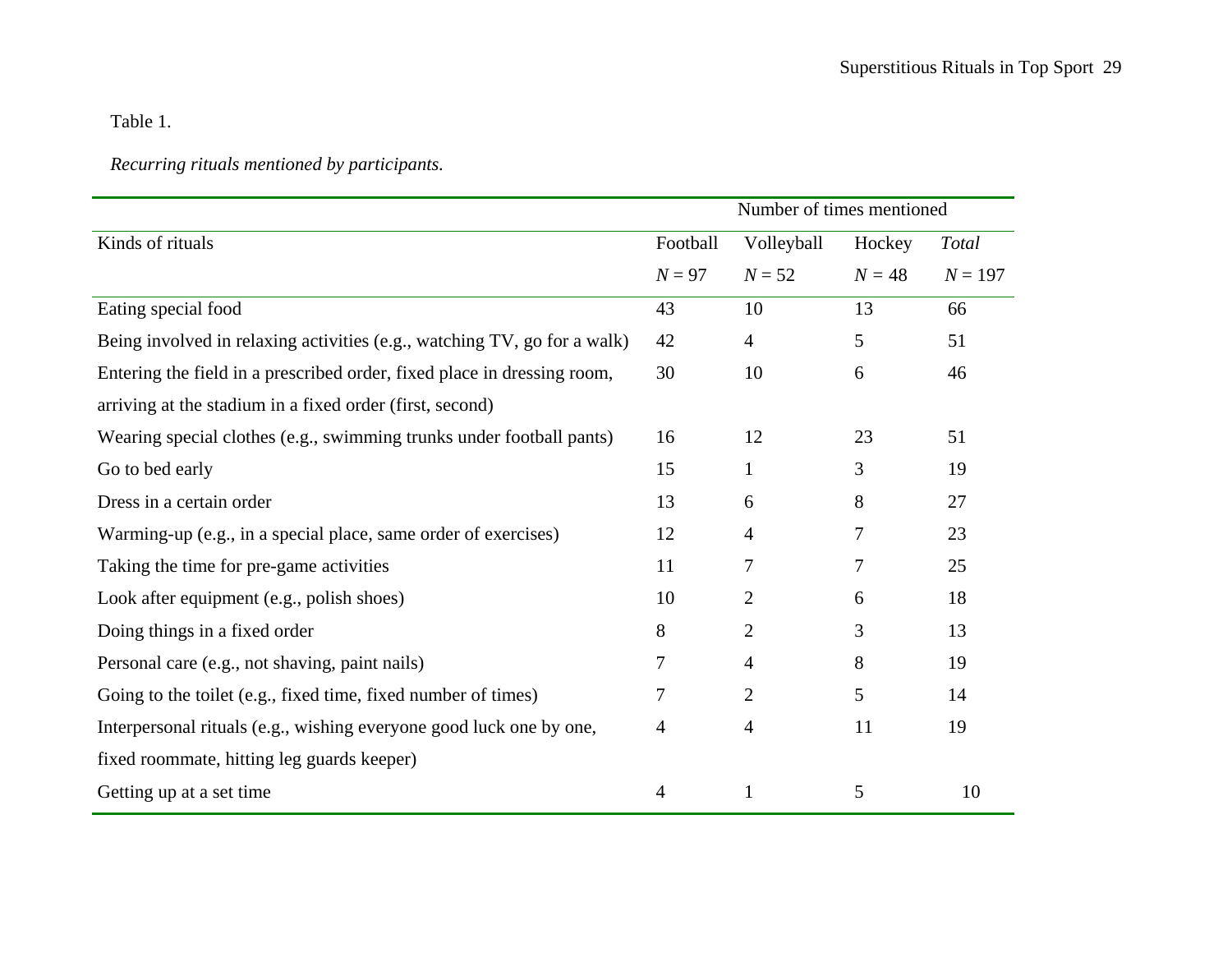| Staying home evening before the game                                | 4   |          |     | b   |
|---------------------------------------------------------------------|-----|----------|-----|-----|
| Eating in a special place                                           | 3   |          |     |     |
| Driving a set route to the stadium                                  |     | $\theta$ |     |     |
| Celibacy before the game                                            |     | $\theta$ |     |     |
| Praying/cross oneself                                               |     | $\Omega$ |     |     |
| Other (e.g., call upon deceased, kiss shirt, put car in same place) | 11  |          | 10  | 26  |
| <b>Total</b>                                                        | 247 |          | 125 | 479 |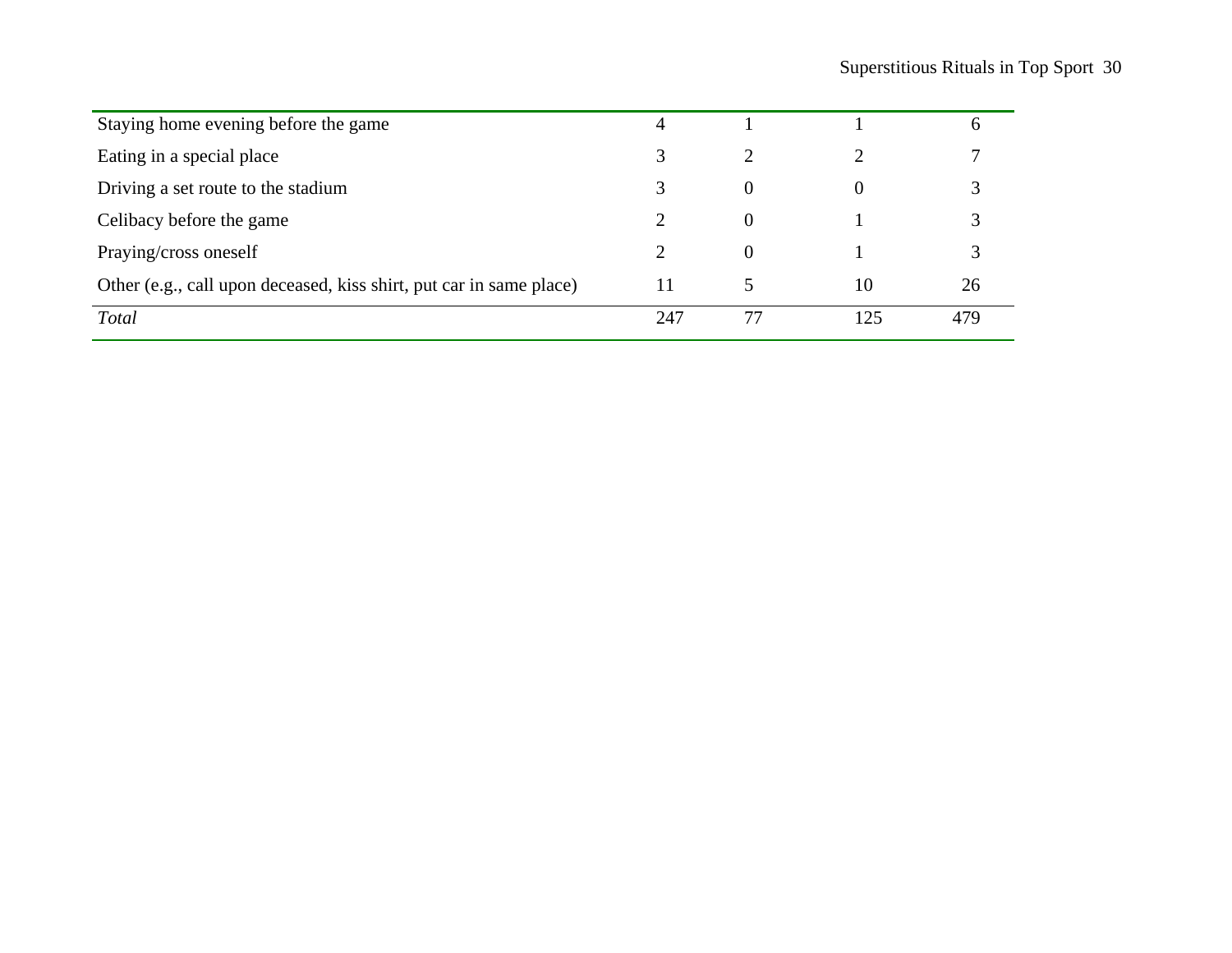# **Publications in the ERIM Report Series Research**<sup>∗</sup>  **in Management**

#### **ERIM Research Program: "Organizing for Performance"**

**2005** 

*Continuous versus Step-Level Public Good Games*  Susanne Abele and Garold Stasser ERS-2005-015-ORG http://hdl.handle.net/1765/1937

*Collective Consuming: Consumers as Subcontractors on Electronic Markets*  Wilfred Dolfsma ERS-2005-020-ORG http://hdl.handle.net/1765/1932

*Appropriability in Services*  Wilfred Dolfsma ERS-2005-021-ORG http://hdl.handle.net/1765/1926

*Is China a Leviathan?*  Ze Zhu ERS-2005-031-ORG http://hdl.handle.net/1765/6551

*Information Sharing and Cognitive Centrality*  Susanne Abele, Garold Stasser and Sandra I. Vaughan-Parsons ERS-2005-037-ORG http://hdl.handle.net/1765/6664

*Virtual Enterprises, Mobile Markets and Volatile Customers*  Ferdinand Jaspers, Willem Hulsink and Jules Theeuwes ERS-2005-039-ORG http://hdl.handle.net/1765/6728

*No Black Box and No Black Hole: from Social Capital to Gift Exchange*  Rene van der Eijk, Wilfred Dolfsma and Albert Jolink ERS-2005-040-ORG http://hdl.handle.net/1765/6665

*Boards in Agricultural Cooperatives: Competence, Authority, and Incentives*  G.W.J. Hendrikse ERS-2005-042-ORG http://hdl.handle.net/1765/6883

*The Protestant Work Ethic and Group Performance*  Susanne Abele and Michael Diehl ERS-2005-053-ORG http://hdl.handle.net/1765/6990

*Organization and Strategy of Farmer Specialized Cooperatives in China*  Yamei Hu, Zuhui Huang, George Hendrikse and Xuchu Xu ERS-2005-059-ORG http://hdl.handle.net/1765/6995